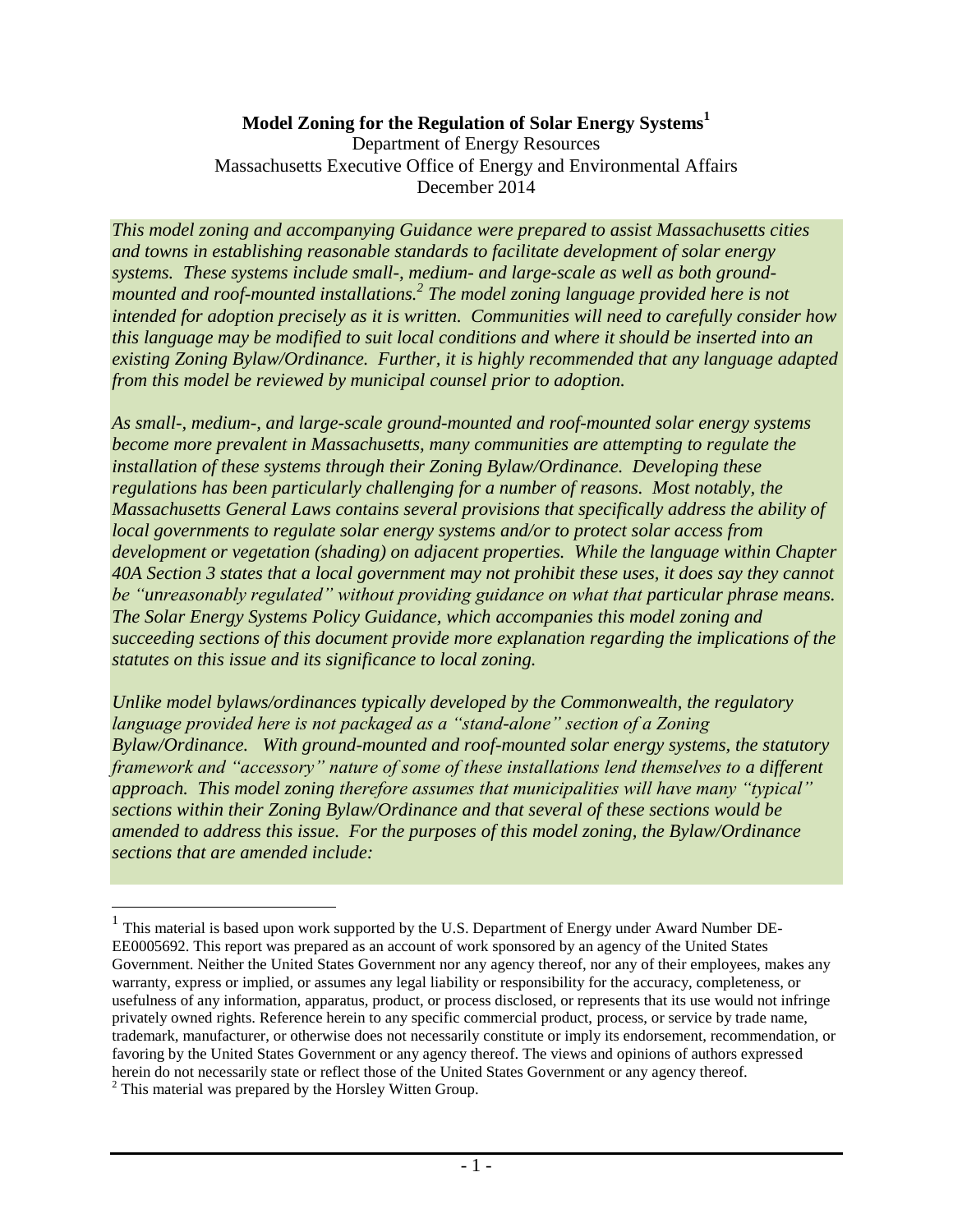*The Definitions Section; Allowable Uses; Dimensional Requirements; and Site Plan Review.*

*There is also further discussion intended to help communities regulate these systems in the context of a Local Historic District.*

## **Definitions**

*Commentary: Within a Zoning Bylaw/Ordinance, the Definitions Section usually stands alone. Definitions are also sometimes included as a sub-section within other sections of the Zoning Bylaw/Ordinance. For example, terms related to the protection of water resources may be included in a water resource protection overlay district section. We recommend that the following terms be added to the general Definitions Section of the Zoning Bylaw/Ordinance.*

Photovoltaic System (also referred to as Photovoltaic Installation): An active solar energy system that converts solar energy directly into electricity.

Rated Nameplate Capacity: The maximum rated output of electric power production of the photovoltaic system in watts of Direct Current (DC).

Solar Access: The access of a solar energy system to direct sunlight.

Solar Collector: A device, structure or a part of a device or structure for which the primary purpose is to transform solar radiant energy into thermal, mechanical, chemical, or electrical energy.

Solar Energy: Radiant energy received from the sun that can be collected in the form of heat or light by a solar collector.

*Commentary: While it is anticipated that installed solar energy systems will most frequently be photovoltaic, this model zoning uses the statutory definition of a solar energy system, which is broader and permits the installation of solar thermal systems as well.* 

Solar Energy System: A device or structural design feature, a substantial purpose of which is to provide daylight for interior lighting or provide for the collection, storage and distribution of solar energy for space heating or cooling, electricity generation, or water heating.

Solar Energy System, Active: A solar energy system whose primary purpose is to harvest energy by transforming solar energy into another form of energy or transferring heat from a collector to another medium using mechanical, electrical, or chemical means.

Solar Energy System, Grid-Intertie: A photovoltaic system that is connected to an electric circuit served by an electric utility.

Solar Energy System, Ground-Mounted: An Active Solar Energy System that is structurally mounted to the ground and is not roof-mounted; may be of any size (small-, medium- or large-scale).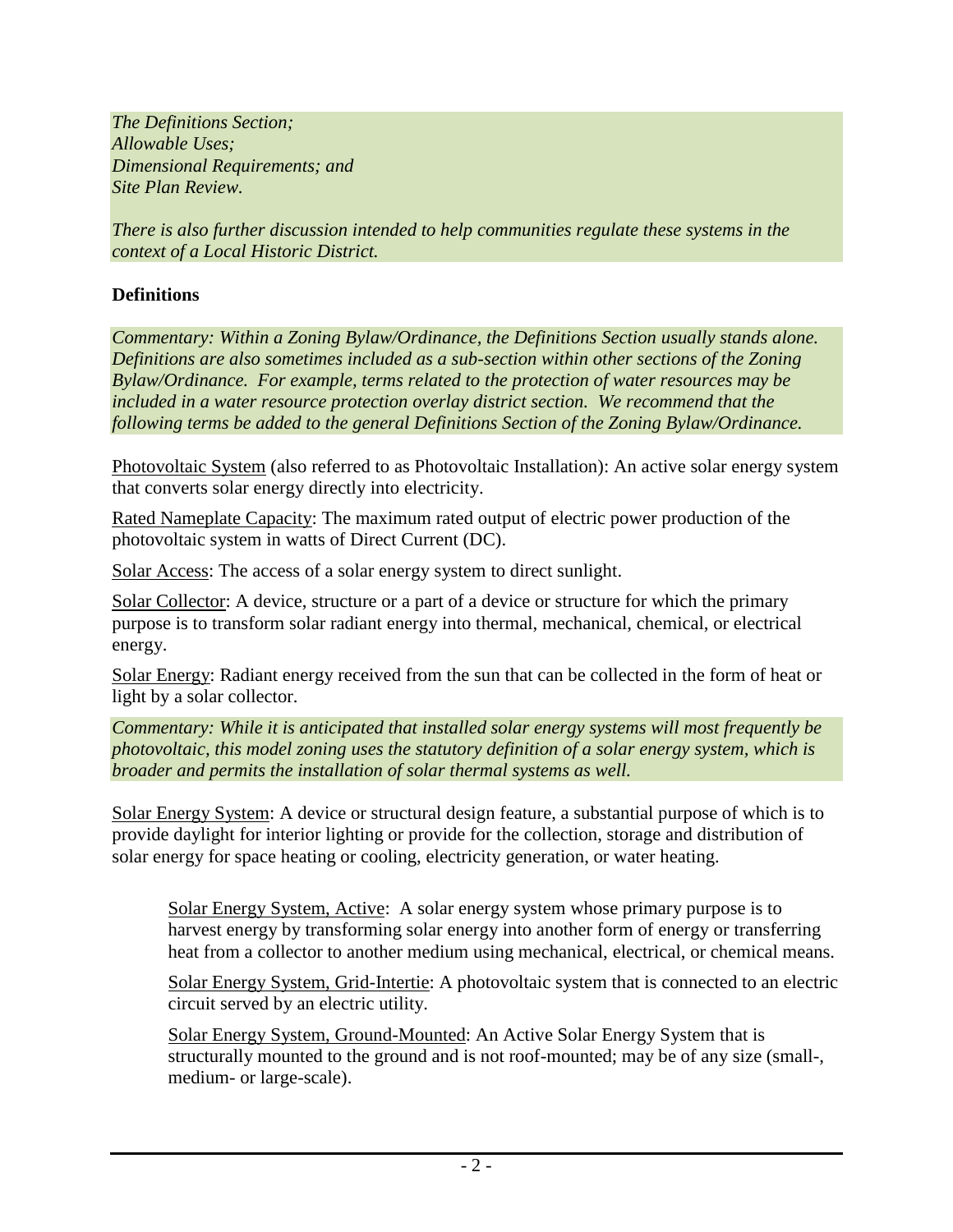Solar Energy System, Large-Scale: An Active Solar Energy System that occupies more than 40,000 square feet of surface area (equivalent to a rated nameplate capacity of about 250kW DC or greater).

Solar Energy System, Medium-Scale: An Active Solar Energy System that occupies more than 1,750 but less than 40,000 square feet of surface area (equivalent to a rated nameplate capacity of about 10 - 250 kW DC).

Solar Energy System, Off-Grid: A photovoltaic solar energy system in which the circuits energized by the solar energy system are not electrically connected in any way to electric circuits that are served by an electric utility.

Solar Energy System, Passive: A solar energy system that captures solar light or heat without transforming it to another form of energy or transferring the energy via a heat exchanger.

Solar Energy System, Roof-Mounted: An Active Solar Energy System that is structurally mounted to the roof of a building or structure; may be of any size (small-, medium- or large-scale).

Solar Energy System, Small-Scale: An Active Solar Energy System that occupies 1,750 square feet of surface area or less (equivalent to a rated nameplate capacity of about 10 kW DC or less).

Solar Thermal System: An Active Solar Energy System that uses collectors to convert the sun's rays into useful forms of energy for water heating, space heating, or space cooling.

# **Use Regulations**

*Commentary: Within a Zoning Bylaw/Ordinance, the Use Regulations describe which land uses are allowed within different zoning districts of the community, and which permits are required. The Use Regulations typically include a Use Table and/or a narrative description of the principal and accessory uses that are allowed, prohibited and/or allowed only through a Special Permit within each zoning district.*

*Pursuant to Chapter 40A Section 3, a Massachusetts municipality may not prohibit or unreasonably regulate solar energy systems except where necessary to protect public health, safety or welfare. Therefore, although these systems must be allowed within the community, they may be regulated where necessary to protect public health, safety or welfare through other provisions of the Zoning Bylaw/Ordinance. For example, these systems will still need to meet dimensional regulations and other performance standards necessary to protect public health, safety or welfare. In addition, a Site Plan Review process may be used to collect information that will ensure compliance with the performance standards in the Zoning Bylaw/Ordinance. Where some communities include Design Review in their permit processes, these communities will need to balance their desire for certain design objectives with the Commonwealth's protection of solar energy systems. Finally, as drafted this model zoning requires a special permit for a large-scale ground-mounted facility in a residential district and prohibits such systems in another residential district. While a special permit is discretionary, and language expressing uncertainty and cautioning communities about the lack of case law regarding Chapter 40A Section 3 has been included, the Attorney General's Office has approved local*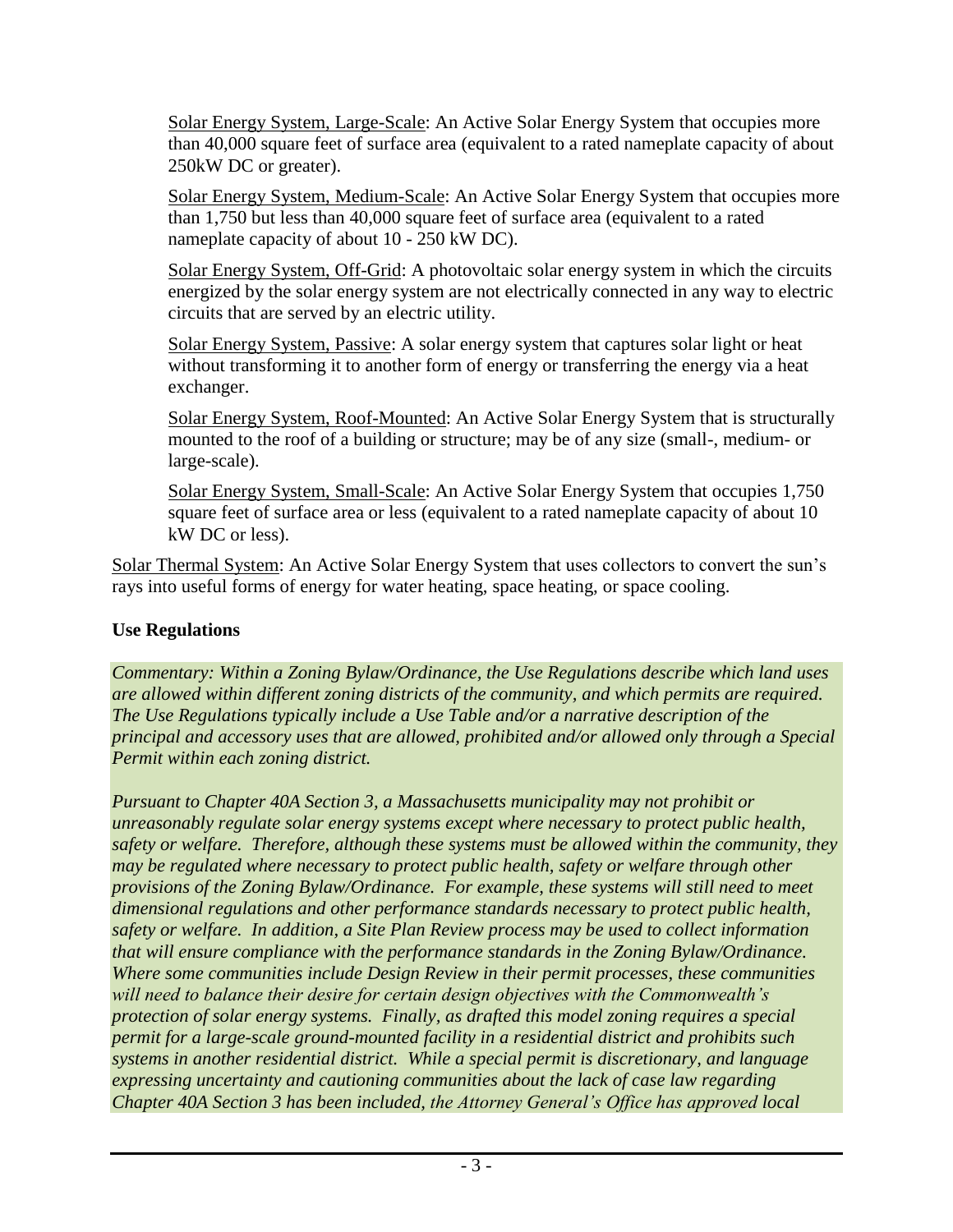*zoning using this permitting mechanism. While DOER cannot offer a definitive interpretation, limited use of special permits when applied to the largest of solar systems, especially when these systems are allowed elsewhere by right, may well be reasonable regulation. In DOER's view, given the plain language of the statute, it is prudent to allow opportunity to site all scales of solar energy systems somewhere in the community. These provisions are described in more detail in the following sections. A more detailed discussion of DOER's understanding of Chapter 40A Section 3 is provided in the Policy Guidance for Regulating Solar Energy Systems that serves as a companion piece to this regulatory guidance.*

*As a cautionary note, while regulating aesthetics can arguably be considered a matter of protecting public welfare, attempting to place restrictions on materials, setbacks or height, and other similar items, as related to aesthetics, can create roadblocks to actual installation. It is therefore not recommended that communities regulate aesthetics of solar energy systems, or that they do so very cautiously, due to the strong statutory protections in Chapter 40A Section 3.* 

*Two examples are provided in this section for how roof-mounted, small-scale ground-mounted, medium-scale ground-mounted, and large-scale ground-mounted solar energy systems can be incorporated into a municipality's Use Regulations. In these examples, roof-mounted solar energy systems, regardless of size, are allowed as-of-right throughout the community. As-ofright siting means that development may proceed without the need for a Special Permit, variance, amendment, waiver, or other discretionary approval. These projects cannot be prohibited, and can be built once a building permit has been issued by the inspector of buildings, building commissioner or local inspector.*

*For ground-mounted systems, there is a distinction between how small-scale, medium-scale and large-scale systems are treated and where each are allowed as-of-right, via site plan review, or by special permit. The model zoning allows small-scale ground-mounted systems as-of-right throughout the community. These are of a size that would service a house, small businesses, or small municipal building.*

*The model zoning allows medium-scale ground-mounted systems as-of-right in all districts except residential zoning districts; in these districts Site Plan Review is required. This means that medium-scale ground-mounted systems cannot be prohibited, and that DOER considers Site Plan Review reasonable regulation. Site Plan Review is discussed in more detail later in this document, but in general it establishes criteria for the layout, scale, appearance, safety, and environmental impacts of certain types and/or scales of development. Typically, site plan approval must be obtained before the building permit is issued. Since medium-scale groundmounted systems can reach up to approximately an acre in size, DOER believes it is reasonable and appropriate to provide more regulatory scrutiny via Site Plan Review for these projects in residential districts to protect public health, safety, or welfare.* 

*As drafted, the model zoning requires Site Plan Review for large-scale ground-mounted systems within most zoning districts, a special permit in one residential district, and prohibits such systems in another residential district. However, communities should remember that the language of the zoning exemption for solar energy systems is imprecise. While some communities already require a Special Permit to install a large-scale ground mounted solar facility, and/or*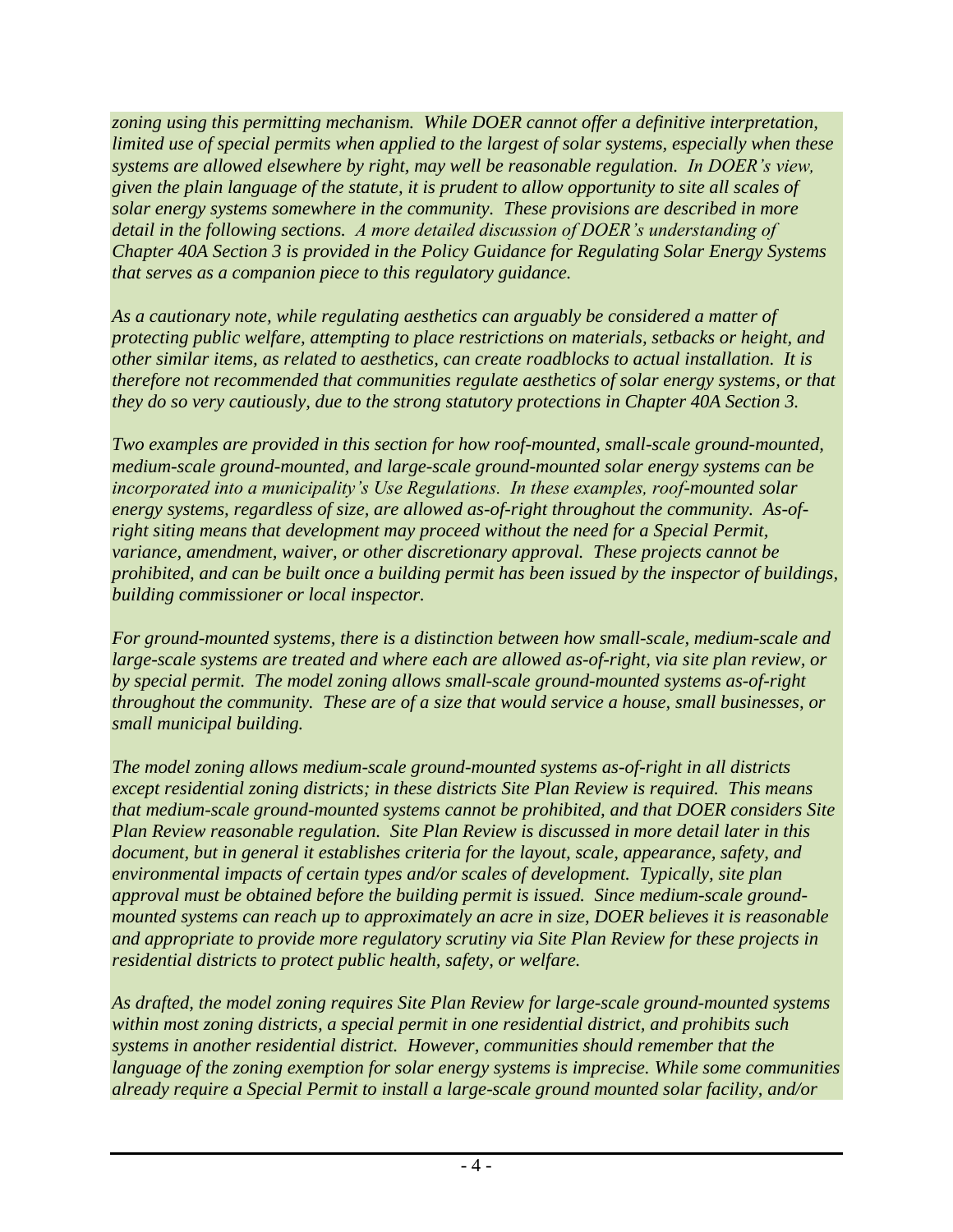*restrict them to certain districts, it is not clear whether these regulations are consistent with the Chapter 40A Section 3 mandate that they be reasonable and necessary to protect public health, safety, or welfare.* 

## *Connection to the Massachusetts Green Communities Designation and Grant Program*

*Recognizing the uncertainty around how regulations may or may not be interpreted as reasonable, DOER allows communities to meet Green Communities Criterion One by zoning for the as-of-right installation of a solar facility of at least an acre in size in a designated location. For more information on the Green Communities Designation and Grant Program, please visit: [http://www.mass.gov/eea/energy-utilities-clean-tech/green-communities/.](http://www.mass.gov/eea/energy-utilities-clean-tech/green-communities/)* 

# *Siting Preferences*

*Where a solar facility is sited, as well as placement on the site once selected, is an important consideration, particularly in regard to large-scale ground mounted facilities. DOER strongly discourages locations that result in significant loss of land and natural resources, including farm and forest land, and encourages rooftop siting, as well as locations in industrial and commercial districts, or on vacant, disturbed land. Significant tree cutting is problematic because of the important water management, cooling, and climate benefits trees provide.* 

*In regard to farm properties, rooftops are preferable. If roof space is inadequate nonproductive, non-arable agricultural land is the second choice. Should this also prove infeasible or inadequate a dual use of land design concept could preserve productive farmland by continuing crop production underneath high-mounted and well spaced panels. Finally, if none of these are feasible or they are inadequate the least productive land should be used first to minimize the loss of productive food/crop land.*

# *Overlay Zoning Districts*

*Overlay zoning districts are one zoning approach that could be used to permit solar energy systems, and in ways not allowed under the base zoning districts. For example, the model zoning as drafted requires Site Plan Review for medium-scale ground mounted solar energy systems in residential districts. An overlay district could be used to permit such facilities without Site Plan Review in a portion of these residential districts where Site Plan Review is deemed unnecessary, while retaining the review for the balance of the districts.*

*In addition, some communities may wish to conduct a feasibility analysis to determine where large-scale solar energy systems are most appropriate within the municipality and use an overlay zoning district approach to encourage the siting of facilities in the most feasible locations. Once an area has been established through a thoughtful and analytical process, the municipality could enact overlay zoning legislation to prioritize these areas for large-scale solar energy systems. Many Massachusetts communities have already taken this approach through adoption of a large-scale ground-mounted solar overlay district, often based on DOER's [Model](http://www.mass.gov/eea/docs/doer/green-communities/grant-program/solar-model-bylaw-mar-2012.pdf)  [As-of-Right Zoning Bylaw: Allowing Use of Large-Scale Ground-Mounted Solar Photovoltaic](http://www.mass.gov/eea/docs/doer/green-communities/grant-program/solar-model-bylaw-mar-2012.pdf)  [Installations](http://www.mass.gov/eea/docs/doer/green-communities/grant-program/solar-model-bylaw-mar-2012.pdf)*.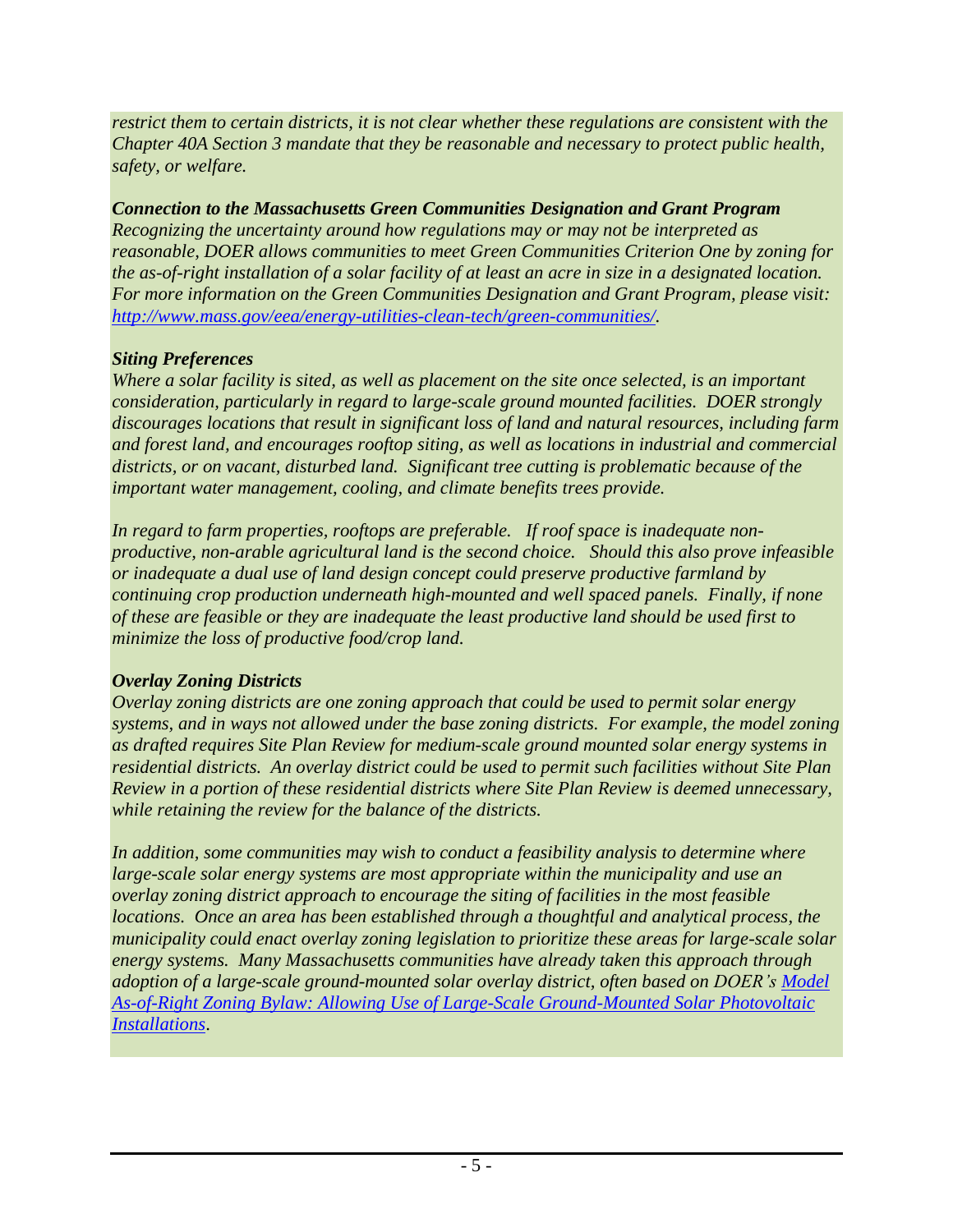### *Agricultural Exemption:*

*In addition to the exemption pertaining to solar energy systems Section 3 of Chapter 40A also exempts agricultural uses from zoning regulations that would otherwise apply. Thus, when the majority of the power from a solar energy system (or a wind turbine) is integral to farm production construction and operation of the system would covered by the exemption. Questions on the applicability of the agricultural exemption to solar energy systems should be directed to Gerry Palano at the Dept. of Agricultural Resources [\(Gerald.Palano@state.ma.us](mailto:Gerald.Palano@state.ma.us) or 617-626-1706).*

Example 1 (Use Tables):

|                             | <b>Residential-1</b><br>(R1) | <b>Residential-2</b><br>( <b>R2</b> ) | <b>Residential-3</b><br>(R3) | <b>Commercial</b> | <b>Industrial</b> | <b>Public</b><br>(P) |  |  |  |
|-----------------------------|------------------------------|---------------------------------------|------------------------------|-------------------|-------------------|----------------------|--|--|--|
| PRINCIPAL USE               |                              |                                       |                              |                   |                   |                      |  |  |  |
| Medium-Scale                | <b>SPR</b>                   | <b>SPR</b>                            | <b>SPR</b>                   |                   |                   |                      |  |  |  |
| Ground-Mounted              |                              |                                       |                              |                   |                   |                      |  |  |  |
| Solar Energy System         |                              |                                       |                              |                   |                   |                      |  |  |  |
| Large-Scale Ground-         | <b>SP</b>                    |                                       | <b>SPR</b>                   | <b>SPR</b>        | <b>SPR</b>        | <b>SPR</b>           |  |  |  |
| <b>Mounted Solar Energy</b> |                              |                                       |                              |                   |                   |                      |  |  |  |
| System                      |                              |                                       |                              |                   |                   |                      |  |  |  |

 $Y =$  Allowed  $N =$  Prohibited

 $SP = Special$  Permit SPR = Site Plan Review

|                                                              | <b>Residential-1</b><br>(R1) | <b>Residential-2</b><br>(R2) | <b>Residential-3</b><br>(R3) | <b>Commercial</b><br>(C) | <b>Industrial</b><br>(I) | <b>Public</b><br>(P) |  |  |  |
|--------------------------------------------------------------|------------------------------|------------------------------|------------------------------|--------------------------|--------------------------|----------------------|--|--|--|
| <b>ACESSORY USE</b>                                          |                              |                              |                              |                          |                          |                      |  |  |  |
| Roof-Mounted Solar<br><b>Energy System</b>                   | v                            | v                            |                              |                          |                          | v                    |  |  |  |
| Small-Scale Ground-<br><b>Mounted Solar Energy</b><br>System | v                            | v                            |                              | v                        | v                        |                      |  |  |  |
| Medium-Scale<br>Ground-Mounted<br>Solar Energy System        | <b>SPR</b>                   | <b>SPR</b>                   | <b>SPR</b>                   |                          |                          |                      |  |  |  |

 $Y =$  Allowed  $N =$  Prohibited  $SP = Special$  Permit SPR = Site Plan Review

Example 2 (Uses listed):

1.0 Residential District Uses

1.1 Uses Permitted

- 1.1.1 Roof-Mounted Solar Energy Systems
- 1.1.2 Small-Scale Ground-Mounted Solar Energy Systems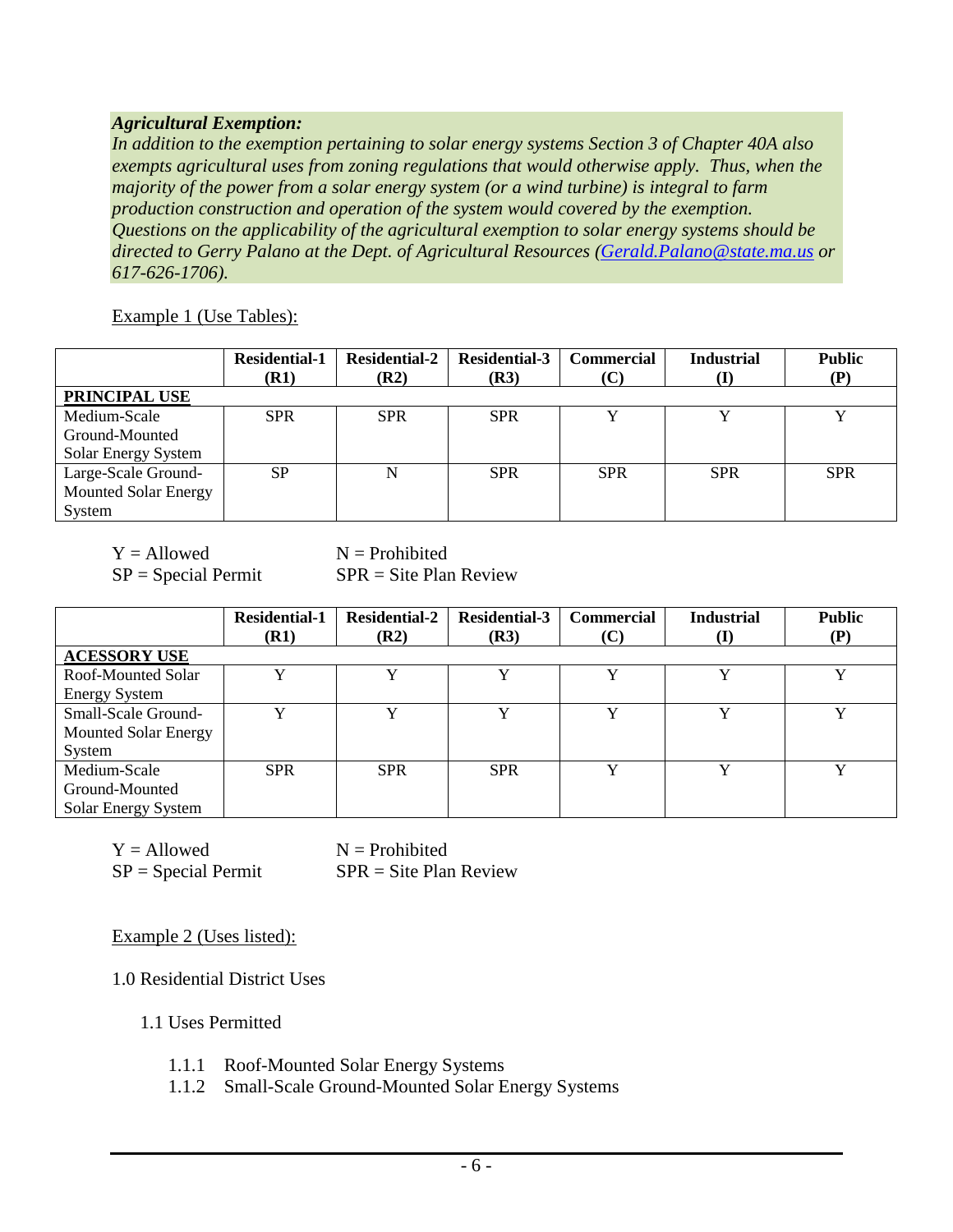- 1.2 Uses Allowed through Site Plan Review
	- 1.2.1 Medium-Scale Ground-Mounted Solar Energy Systems
	- 1.2.2 Large-Scale Ground-Mounted Solar Energy Systems in the R3 District
- 1.3 Uses Allowed via Special Permit
	- 1.3.1 Large-Scale Ground-Mounted Solar Energy Systems in the R1 District
- 2.0 Non-Residential District Uses
	- 2.1 Uses Permitted
		- 2.1.1 Roof-Mounted Solar Energy Systems
		- 2.1.2 Small-Scale Ground-Mounted Solar Energy Systems
		- 2.1.3 Medium-Scale Ground-Mounted Solar Energy Systems
	- 2.2 Uses Allowed through Site Plan Review
		- 2.2.1 Large-Scale Ground-Mounted Solar Energy Systems

## **Dimensional Regulations**

*Commentary: In most cases, the existing dimensional standards in a Zoning Bylaw/Ordinance will allow for the development of small-, medium-, and large-scale solar energy systems. However, if a municipality finds alternate dimensional standards are necessary to allow solar energy systems while protecting public health, safety, or welfare, it may impose them. As a reminder, while regulating aesthetics can arguably be considered a matter of protecting public welfare, attempting to place restrictions on dimensional standards, such as setbacks or height, as they relate to aesthetics can create roadblocks to actual installation. It is therefore not recommended that communities regulate aesthetics of solar energy systems due to the strong statutory protections in Chapter 40A Section 3, or that they do so very carefully.* 

*With regard to more basic dimensional requirements such as setbacks from the property line, municipalities may also find that adjustments can be made to encourage broader use of solar energy systems. Below is a series of dimensional regulation amendments that a municipality could adopt to further encourage small-, medium-, and large-scale ground-mounted and roofmounted solar energy systems, or simply clarify requirements pertaining to them.* 

# Height

*Commentary: It is recommended that for purposes of height, roof-mounted solar energy systems should be considered similar to chimneys, television antennae, roof-top mechanical equipment and other appurtenances that are usually either allowed a much higher maximum height (e.g., 100 feet instead of 35 feet) or are exempted altogether from building height requirements. Such*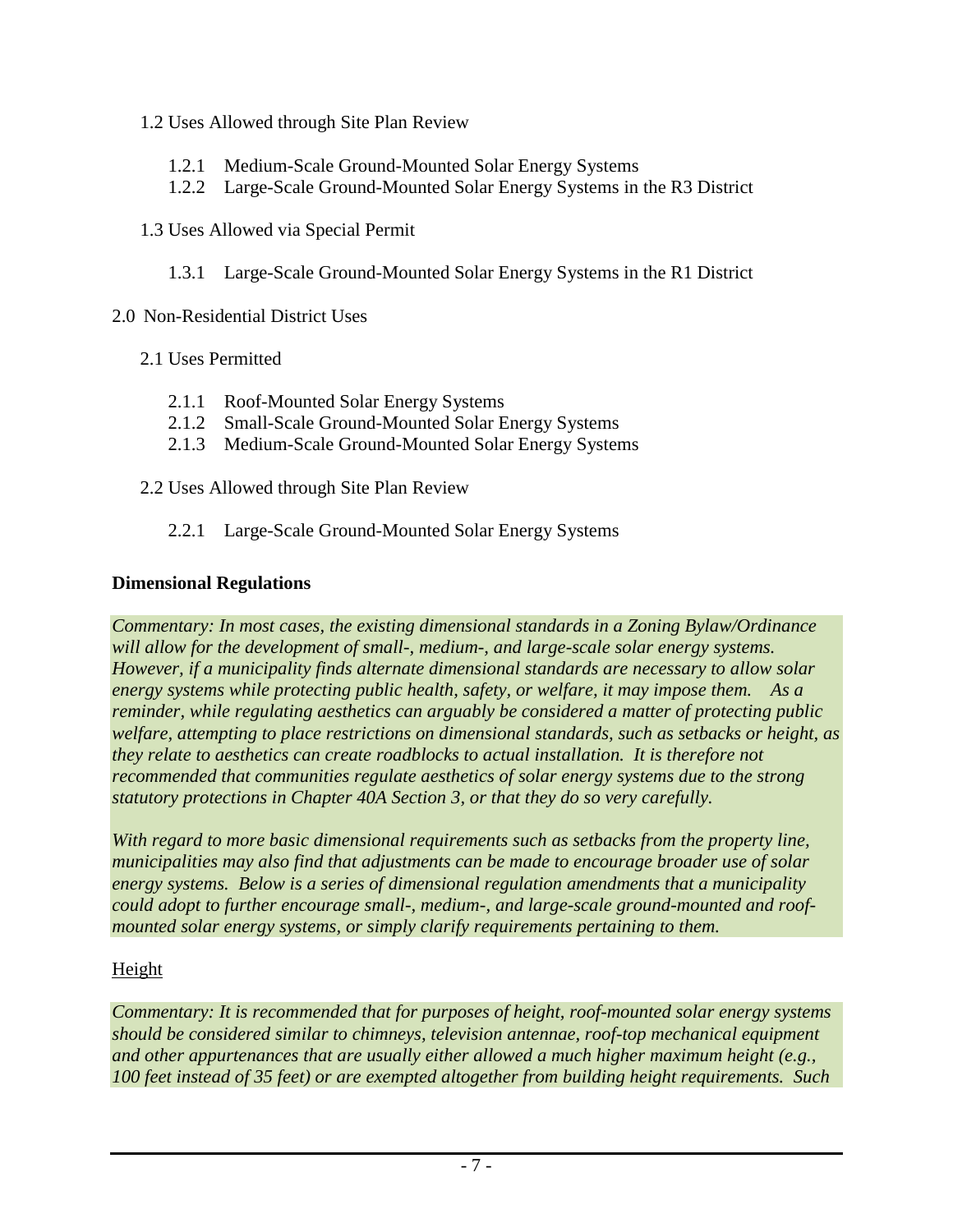*an exemption can be stated in the definition of "Building Height" or through language similar to that provided in the following example.*

*It is recommended that existing zoning district height limitations apply for all ground-mounted solar energy systems. If the ground-mounted solar energy system is accessory to a principal building or structure on a lot, then the height restriction for accessory structures would apply. If the ground-mounted solar energy system is the principal structure on a lot, then the height restriction for principal structures would apply.*

Example:

# 1.0 Building Height Regulations

1.1 Exemptions

1.1.1 Mechanical equipment and appurtenances necessary to the operation or maintenance of the building or structure itself, including chimneys, ventilators, plumbing vent stacks, cooling towers, water tanks, broadcasting and television antennae and roof-mounted solar energy systems.

# **Setbacks**

*Commentary: It is recommended that small- and medium-scale ground-mounted solar energy systems that are accessory to a primary building or structure on a lot be provided with more flexible setback requirements than those that would typically apply to a primary structure. Many communities already provide some flexibility for "accessory structures" like sheds, allowing these to be closer to the lot line than the primary structure. For example, where a front/side/rear yard setback for the primary structure may be 50 feet, setbacks of 20 feet may be allowed for accessory structures. When ground-mounted solar energy systems are developed as accessory structures to a home, business or other building or structure, they should be afforded at least the same flexibility.* 

*If a community does not have this type of reduced setback already built into the Zoning Bylaw/ Ordinance, a provision could be added that effectively reduces the setback distance just for this use. For example, if the community has a dimensional table, a special footnote could be added to the dimensional table as indicated in the following examples. It should be noted that often times there is a distinction between how accessory structures are regulated in a residential zoning district and how they are regulated in a commercial or industrial district. Therefore, communities should ensure that provisions for flexible setbacks for small- and medium-scale ground-mounted solar energy systems are incorporated wherever appropriate.* 

*The first example applies a reduction of 50% to the otherwise required setbacks for accessory uses. The value of 20 feet is used in the second example; however, this may be altered based on local conditions. For example, in some communities, particularly urban communities, the required side- and rear-yard setback distances may be shorter than 20 feet. In these*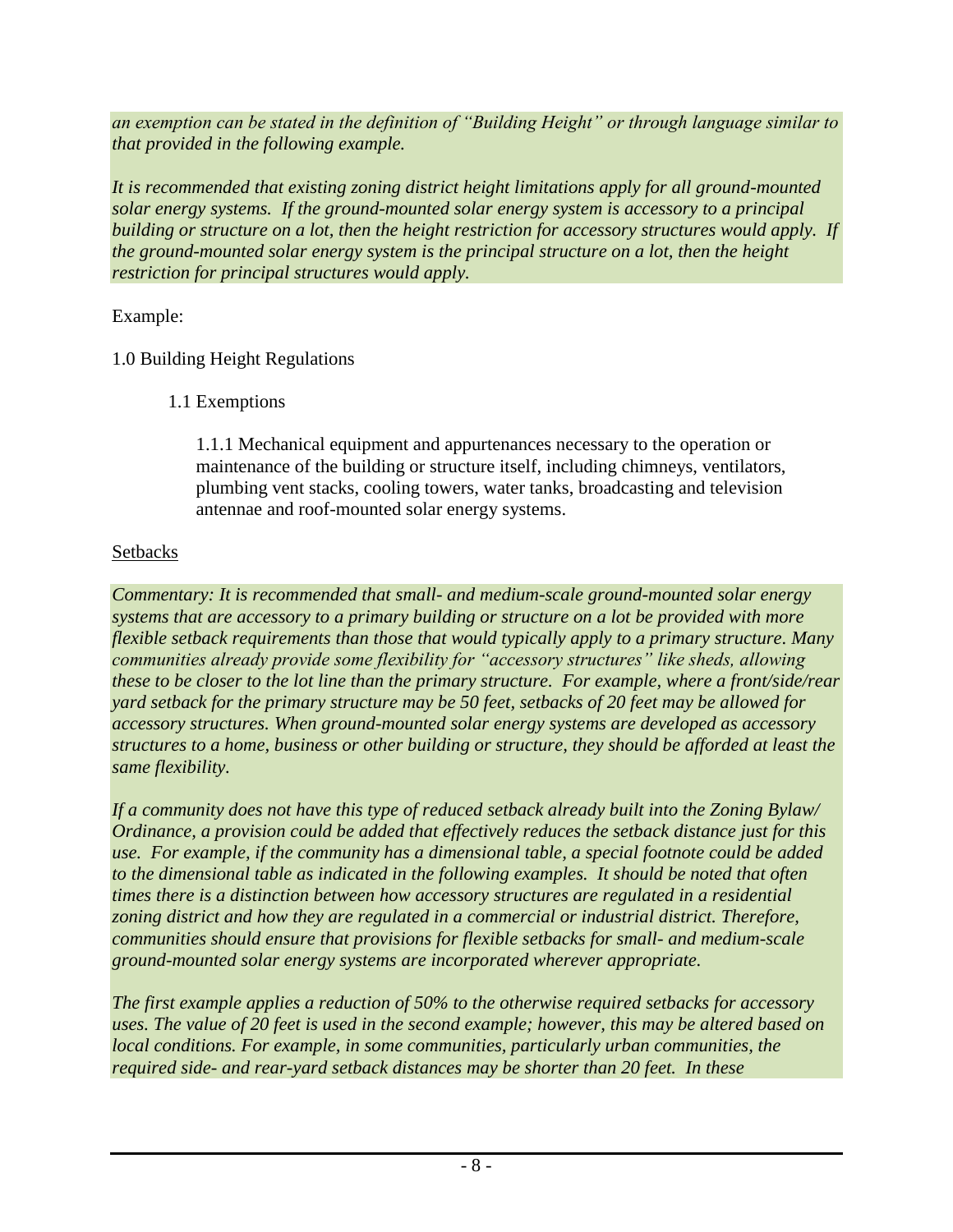*circumstances, the existing shorter setback distances should remain for small- and medium-scale ground-mounted solar energy systems.*

*As opposed to small- and medium-scale ground-mounted solar energy systems, which are typically sited as accessory to a principal building or structure on a lot, large-scale groundmounted solar energy systems are usually sited as principal structures. Whenever a solar energy system is sited as a principal structure on a lot, it is recommended that the setback requirements for principal structures in that zoning district apply. Regardless of the scale of the system or the minimum setback required solar energy system installers often allow a sufficient setback to avoid the issue of shading by vegetation on neighboring properties.*

*Placement of solar energy systems in front yards should be avoided if at all possible. However, in DOER's view the statutory protections for solar energy systems create a situation where a ground-mounted array could not be prohibited outright in a front yard, so the language provided in the following example includes a standard for the front yard setback. DOER recognizes the concerns this may raise in residential neighborhoods and acknowledges that communities should work with property owners to find appropriate locations for ground-mounted systems in side or rear yards.* 

Example Dimensional Table Footnotes for Accessory Installations:

- (1) Small- and medium-scale ground-mounted solar energy systems accessory to principal use may be located no closer than [1/2 of the setback that would otherwise apply] from the front, side or rear lot line. All ground-mounted solar energy systems in residential districts shall be installed either in the side yard or rear yard to the extent practicable
- (2) Small- and medium-scale ground-mounted solar energy systems accessory to a principal use may be located no closer than [twenty (20) feet] from the front, side or rear lot line. All ground-mounted solar energy systems in residential districts shall be installed either in the side yard or rear yard to the extent practicable.

# **Lot Coverage**

*Commentary: A number of communities use "maximum lot coverage" or "maximum impervious surface" as one of their dimensional standards. While it is clear that such features as driveways or buildings would be included in any calculation of lot coverage, many other features may be more ambiguous depending on how clearly the definition in the Zoning Bylaw/Ordinance is written. Awnings, porches, decks and similar features can often become a matter of dispute. Regardless of the definition, it is recommended that solar energy systems with grass or another pervious surface under them be exempted from lot coverage or impervious surface calculations. If the area is to be paved or otherwise rendered impervious then this land area should in fact count toward any coverage or impervious surface limit. It is also important to note that this recommended exemption is not intended to apply to municipal stormwater regulations, as the panels could have the effect of altering the volume, velocity, and discharge pattern of stormwater runoff. The following provision could be included as a footnote to the Dimensional Table related*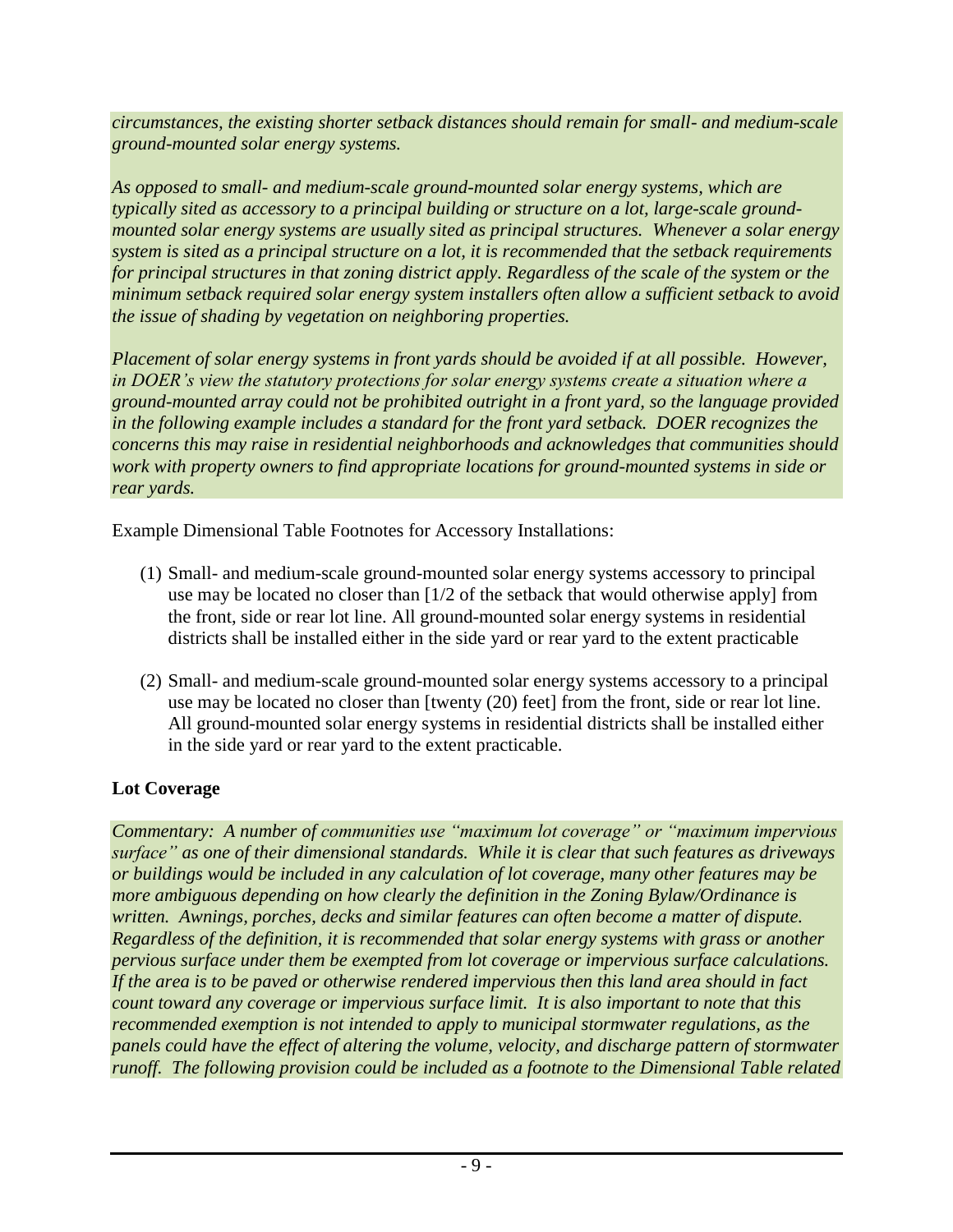*to maximum lot coverage and impervious cover requirements, or as a separate provision within the dimensional regulations.*

# Example:

Solar energy systems shall not be included in calculations for lot coverage or impervious cover as defined in [INSERT SECTION REFERENCE FOR 'DEFINITIONS'].

# **Site Plan Review Requirements and Performance Standards**

*Commentary: Although not specifically addressed under Chapter 40A, Site Plan Review is included within the local Zoning Bylaws/Ordinances of many Massachusetts communities. Site Plan Review is meant to enforce clear and fair design standards for different types of development. This is typically done through a coordinated review process that circulates development applications among, and invites input from, all local boards and commissions that might permit a project, including Local Historic District Commissions as applicable. Site Plan Review is usually triggered by either specific types of uses (e.g., commercial or industrial development), or certain scales of uses (e.g., non-residential buildings over 5,000 square feet).* 

*Typically, Site Plan Review procedures and requirements are provided within a separate section of the Zoning Bylaw/Ordinance. However, there are instances when communities provide separate Site Plan Review provisions and procedures within a section pertaining to a particular use or development type (e.g., Planned Business Development, etc.). Consistent with the Legislature's intent to facilitate the siting of solar energy, communities should shape the Site Plan Review provisions of their Zoning Bylaws/Ordinances to enable large-, medium- and smallscale solar energy system projects to proceed without undue delay.*

*Model language for Site Plan Review for medium-scale ground-mounted solar energy systems is provided in the following Example 1. As discussed earlier in this document, Site Plan Review may be appropriate when medium-scale ground-mounted systems are sited within residential districts. The model language provided in Example 1 below is based on, but is less stringent than, the provisions in the Massachusetts DOER [Model As-of-Right Zoning Bylaw: Allowing Use](http://www.mass.gov/eea/docs/doer/green-communities/grant-program/solar-model-bylaw-mar-2012.pdf)  [of Large-Scale Ground-Mounted Solar Photovoltaic Installations.](http://www.mass.gov/eea/docs/doer/green-communities/grant-program/solar-model-bylaw-mar-2012.pdf)* 

*Example 2 provides model language for Site Plan Review for large-scale ground-mounted solar energy systems when they are permitted as of right. As discussed earlier in this document, Site Plan Review may be appropriate for large-scale ground-mounted systems when they are sited anywhere within the community. The model language provided in Example 2 below is based on the provisions in the Massachusetts DOER [Model As-of-Right Zoning Bylaw: Allowing Use of](http://www.mass.gov/eea/docs/doer/green-communities/grant-program/solar-model-bylaw-mar-2012.pdf)  [Large-Scale Ground-Mounted Solar Photovoltaic Installations.](http://www.mass.gov/eea/docs/doer/green-communities/grant-program/solar-model-bylaw-mar-2012.pdf) Example 2 is also intended for use in concert with the special permit language in the next section of this model zoning.*

*Example 3 provides model language for roof-mounted and small-scale ground-mounted systems when they are part of a larger project where Site Plan Review is triggered through another threshold (e.g., commercial development, non-residential buildings over 5,000 square feet, etc.). It is important to note that the installation of roof-mounted or small-scale ground-mounted solar*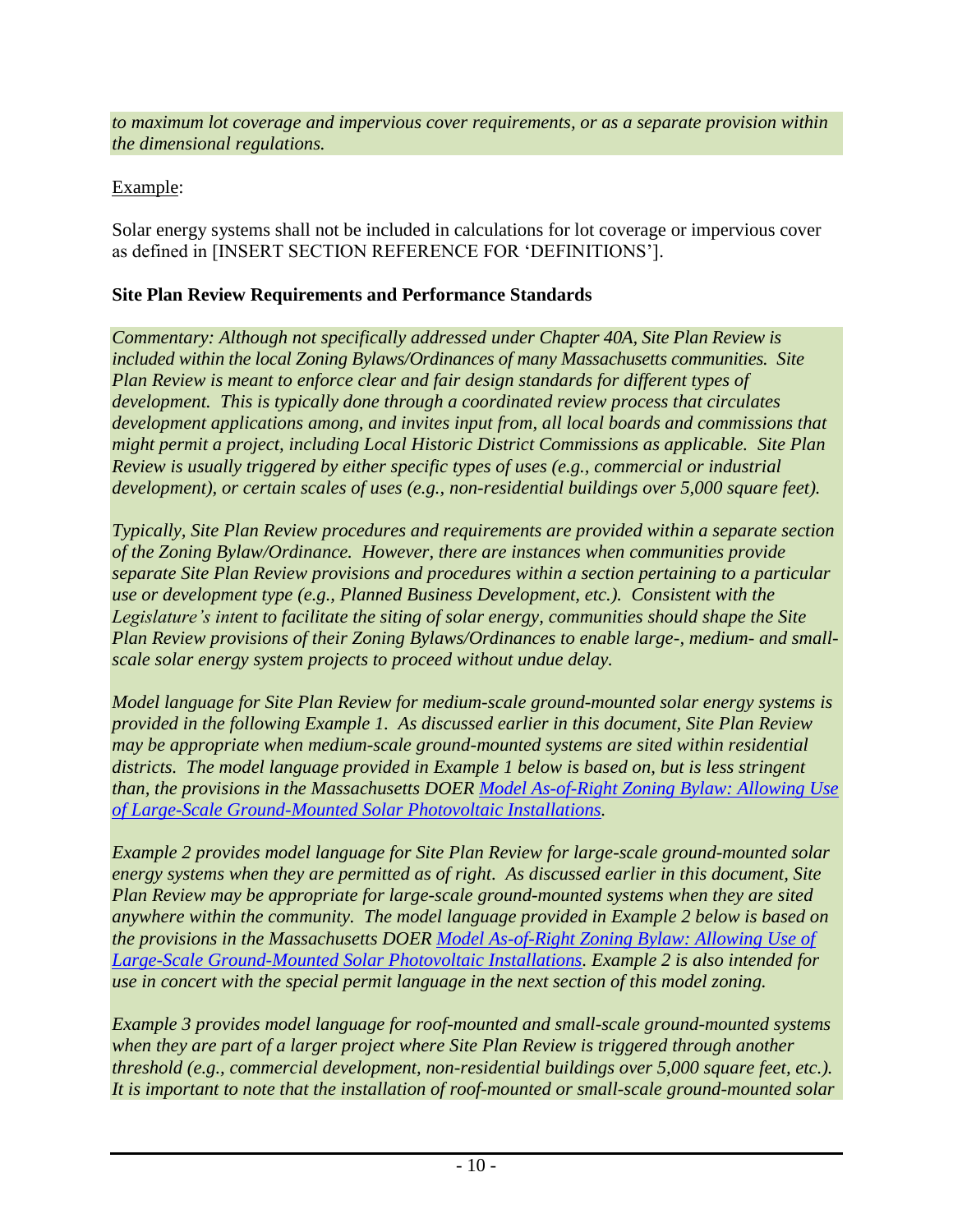*energy systems does not trigger Site Plan Review on its own. However, when such systems are included as part of a larger development proposal that requires Site Plan Review, the municipality has the opportunity to review the roof-mounted or small-scale ground-mounted solar energy systems as part of the larger proposal.* 

*As discussed earlier in this document, while regulating aesthetics can arguably be considered a matter of protecting public welfare, attempting to place restrictions on solar energy systems as they relate to aesthetics can create roadblocks to actual installation. It is therefore not recommended that communities regulate aesthetics of solar energy systems, or that they do so very cautiously, due to the strong statutory protections in Chapter 40A Section 3. However, where communities already have Site Plan Review standards that relate to aesthetics, such as screening requirements, these standards should also apply to solar energy systems. In other words, solar energy systems should not be singled out and regulated more stringently than other uses that require Site Plan Review; however, they can be held to the same level of restrictions that are in place for other uses.*

#### Example 1 (Site Plan Review provisions for medium-scale ground-mounted solar energy systems in residential zoning districts):

- 1.0 Site Plan Review
	- 1.1 Applicability
		- 1.1.1 Medium-scale ground-mounted solar energy systems proposed within residential zoning districts shall undergo Site Plan Review prior to construction, installation or modification as provided in this section.
	- 1.2 Site Plan Document Requirements

Pursuant to the Site Plan Review process, the project proponent shall provide the following documents, as deemed applicable by the Site Plan Review Authority:

- 1.2.1 A site plan showing:
	- (a) Property lines and physical features, including roads, for the project site;
	- (b) Proposed changes to the landscape of the site, grading, vegetation clearing and planting, exterior lighting, screening vegetation or structures;
	- (c) Blueprints or drawings of the solar energy system showing the proposed layout of the system, any potential shading from nearby structures, the distance between the proposed solar collector and all property lines and existing on-site buildings and structures, and the tallest finished height of the solar collector;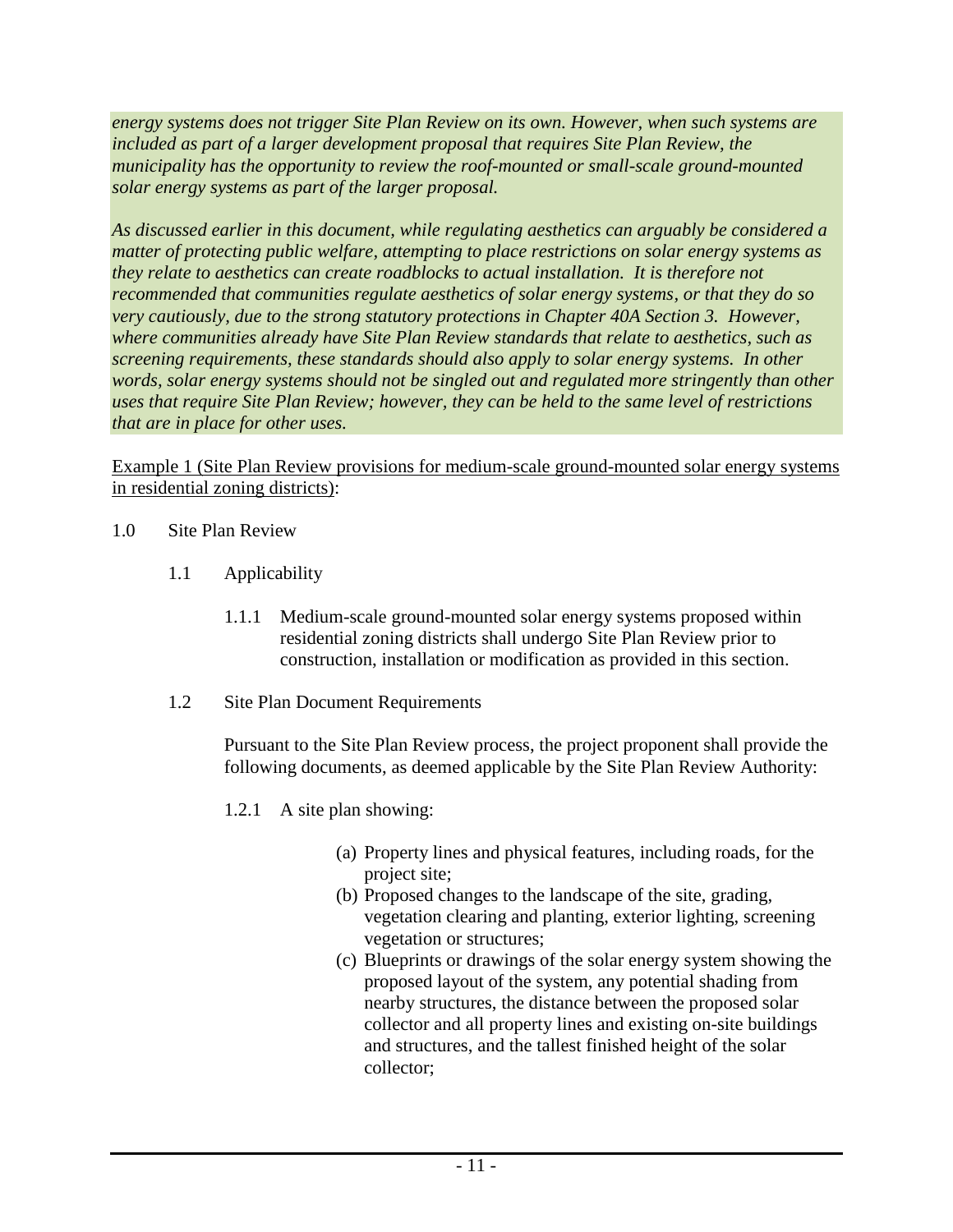- (d) Documentation of the major system components to be used, including the panels, mounting system, and inverter;
- (e) Name, address, and contact information for proposed system installer;
- (f) Name, address, phone number and signature of the project proponent, as well as all co-proponents or property owners, if any;
- (g) The name, contact information and signature of any agents representing the project proponent; and
- (h) Zoning district designation for the parcel(s) of land comprising the project site.

*If the following are not addressed in existing site plan review regulations, then the community may wish to include them:*

- *(i) Locations of active farmland and prime farmland soils, wetlands, permanently protected open space, Priority Habitat Areas and BioMap 2 Critical Natural Landscape Core Habitat mapped by the Natural Heritage & Endangered Species Program (NHESP) and "Important Wildlife Habitat" mapped by the DEP.*
- *(j) Locations of floodplains or inundation areas for moderate or high hazard dams;*
- *(k) Locations of local or National Historic Districts;*
- 1.2.2 Proof that the project proponent will meet the required Site Plan Review notification procedures.

*Commentary: Provision 1.2.2 above should reference the municipality's existing Site Plan Review public and/or abutter notification procedures if applicable. For example, a community may require projects that are subject to Site Plan Review to notify all property owners within 100 feet of the project site.*

- 1.3 Site Plan Review Design Standards
	- 1.3.1 Standards for medium-scale ground-mounted solar energy systems proposed within residential zoning districts
		- 1.3.1.1 Utility Notification No grid-intertie photovoltaic system shall be installed until evidence has been given to the Site Plan Review Authority that the owner has submitted notification to the utility company of the customer's intent to install an interconnected customer-owned generator. Off-grid systems are exempt from this requirement.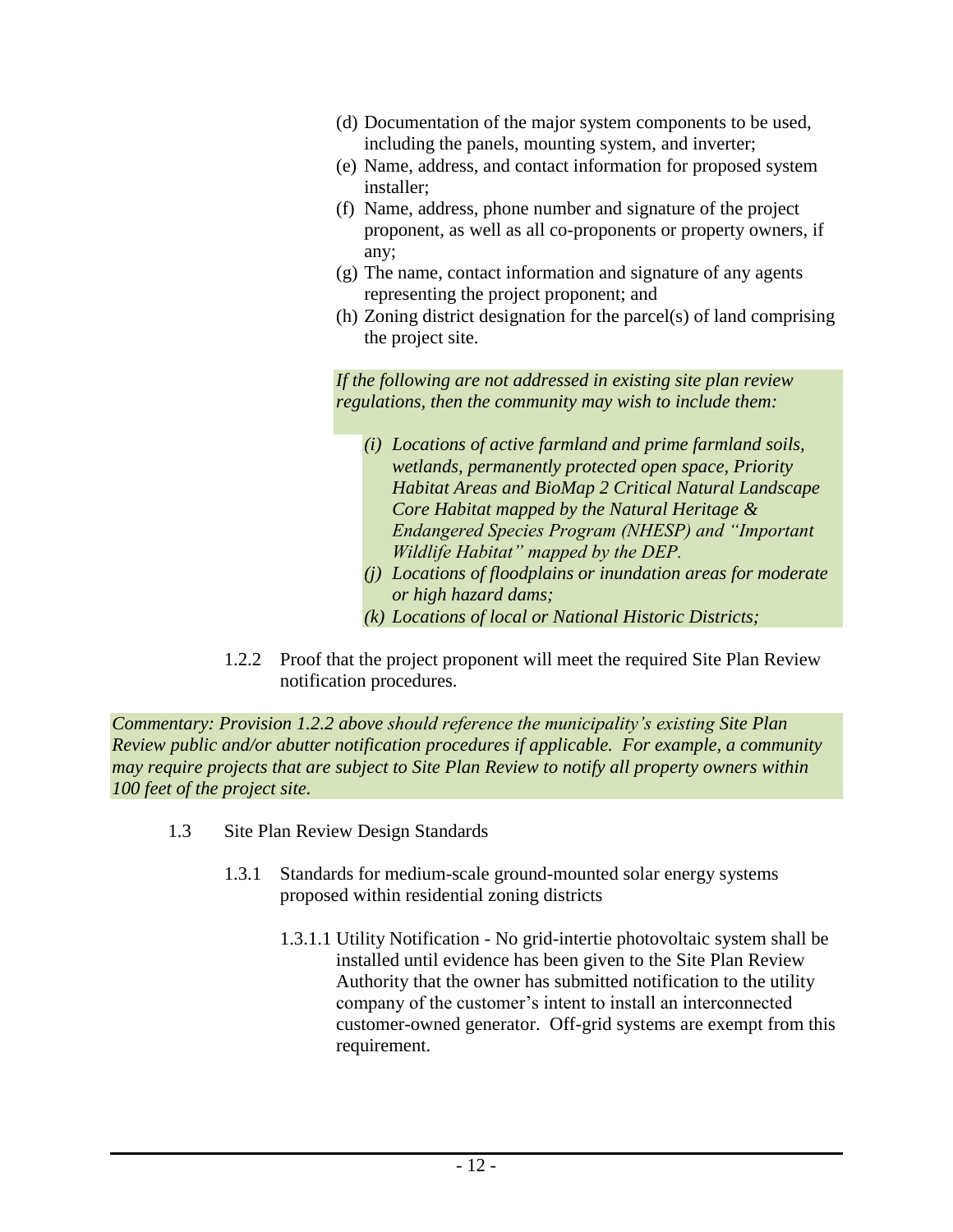- 1.3.1.2 Utility Connections Reasonable efforts, as determined by the Site Plan Review Authority, shall be made to place all utility connections from the solar photovoltaic installation underground, depending on appropriate soil conditions, shape, and topography of the site and any requirements of the utility provider. Electrical transformers for utility interconnections may be above ground if required by the utility provider.
- 1.3.1.3 Safety The medium-scale ground-mounted solar energy system owner or operator shall provide a copy of the Site Plan Review application to the local fire chief. All means of shutting down the solar installation shall be clearly marked.

*Commentary: With regard to issues of access and safety, communities looking to adopt zoning for medium-scale solar energy systems should be aware of any unique local requirements that could apply. For example, if the fire department will want an Emergency Response Plan as part of approval, this should be folded into the review process as seamlessly as possible.*

- 1.3.1.4 Visual Impact Reasonable efforts, as determined by the Site Plan Review Authority, shall be made to minimize visual impacts by preserving natural vegetation, screening abutting properties, or other appropriate measures.
- 1.3.1.5 Land Clearing, Soil Erosion and Habitat Impacts Clearing of natural vegetation shall be limited to what is necessary for the construction, operation and maintenance of ground-mounted solar energy systems or as otherwise prescribed by applicable laws, regulations, and bylaws/ordinances.

*Commentary: As drafted, this model zoning does not require medium-scale ground mounted solar energy systems to be fenced, but this is something communities will want to consider. Regardless, many project proponents will find fencing prudent.* 

Example 2 (Site Plan Review provisions for large-scale ground-mounted solar energy systems):

- 1.0 Site Plan Review
	- 1.1 Applicability
		- 1.1.1 Large-scale ground-mounted solar energy systems shall undergo Site Plan Review prior to construction, installation or modification as provided in this section.
	- 1.2 Site Plan Document Requirements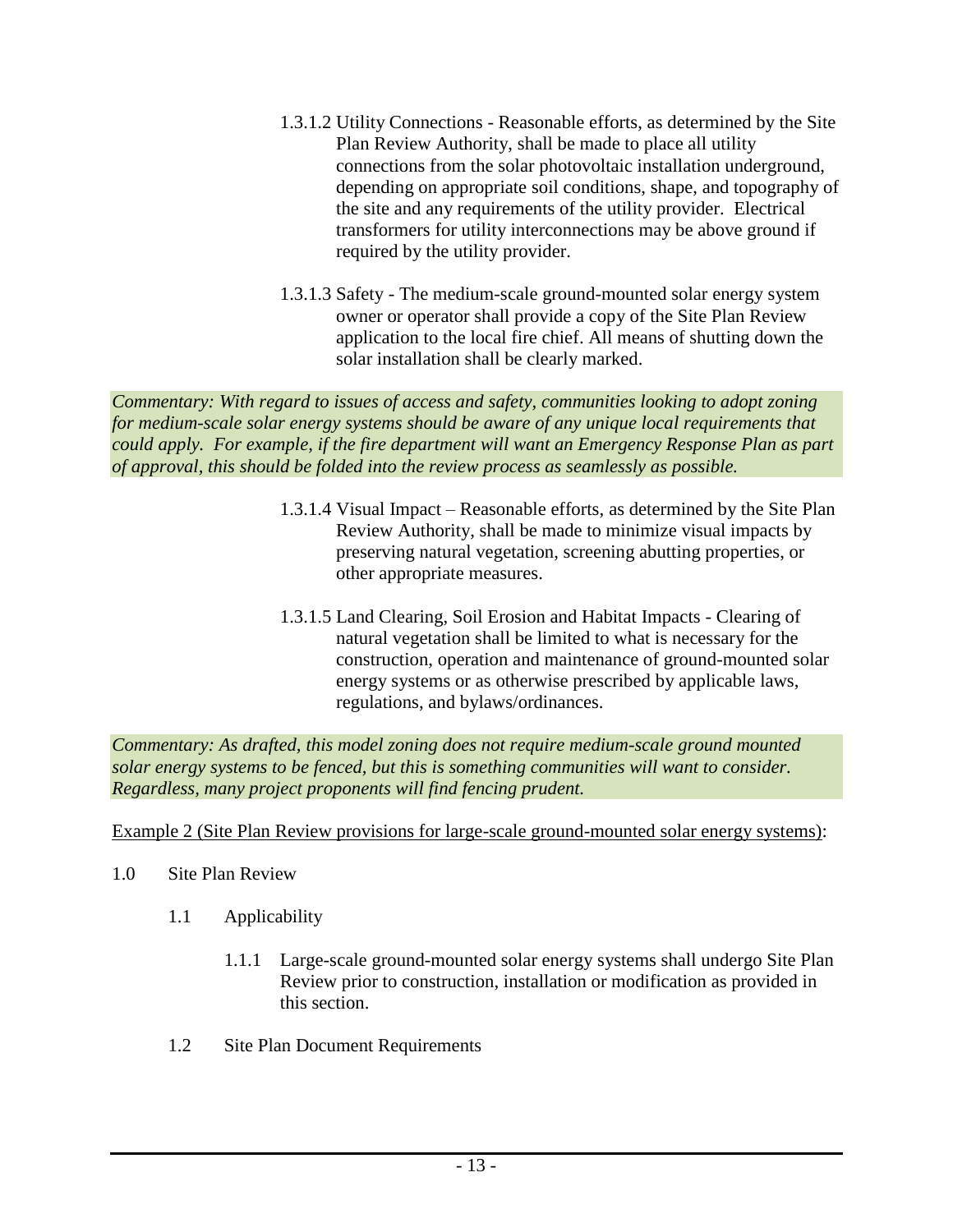Pursuant to the Site Plan Review process, the project proponent shall provide the following documents, as deemed applicable by the Site Plan Review Authority:

- 1.2.1 A site plan showing:
	- (a) Property lines and physical features, including roads, for the project site;
	- (b) Proposed changes to the landscape of the site, grading, vegetation clearing and planting, exterior lighting, screening vegetation or structures;
	- (c) Blueprints or drawings of the solar energy system signed by a Professional Engineer licensed to practice in the Commonwealth of Massachusetts showing the proposed layout of the system, any potential shading from nearby structures, the distance between the proposed solar collector and all property lines and existing on-site buildings and structures, and the tallest finished height of the solar collector;
	- (d) One or three line electrical diagram detailing the solar photovoltaic installation, associated components, and electrical interconnection methods, with all Massachusetts Electric Code (527 CMR 12.00) compliant disconnects and overcurrent devices;
	- (e) Documentation of the major system components to be used, including the panels, mounting system, and inverter;
	- (f) Name, address, and contact information for proposed system installer;
	- (g) Name, address, phone number and signature of the project proponent, as well as all co-proponents or property owners, if any;
	- (h) The name, contact information and signature of any agents representing the project proponent; and
	- (i) Zoning district designation for the parcel(s) of land comprising the project site.

*If the following are not addressed in existing site plan review regulations, then the community may wish to include them:*

- *(j) Locations of active farmland and prime farmland soils, wetlands, permanently protected open space, Priority Habitat Areas and BioMap 2 Critical Natural Landscape Core Habitat mapped by the Natural Heritage & Endangered Species Program (NHESP) and "Important Wildlife Habitat" mapped by the DEP. (k) Locations of floodplains or inundation areas for*
- *moderate or high hazard dams;*
- *(l) Locations of local or National Historic Districts;*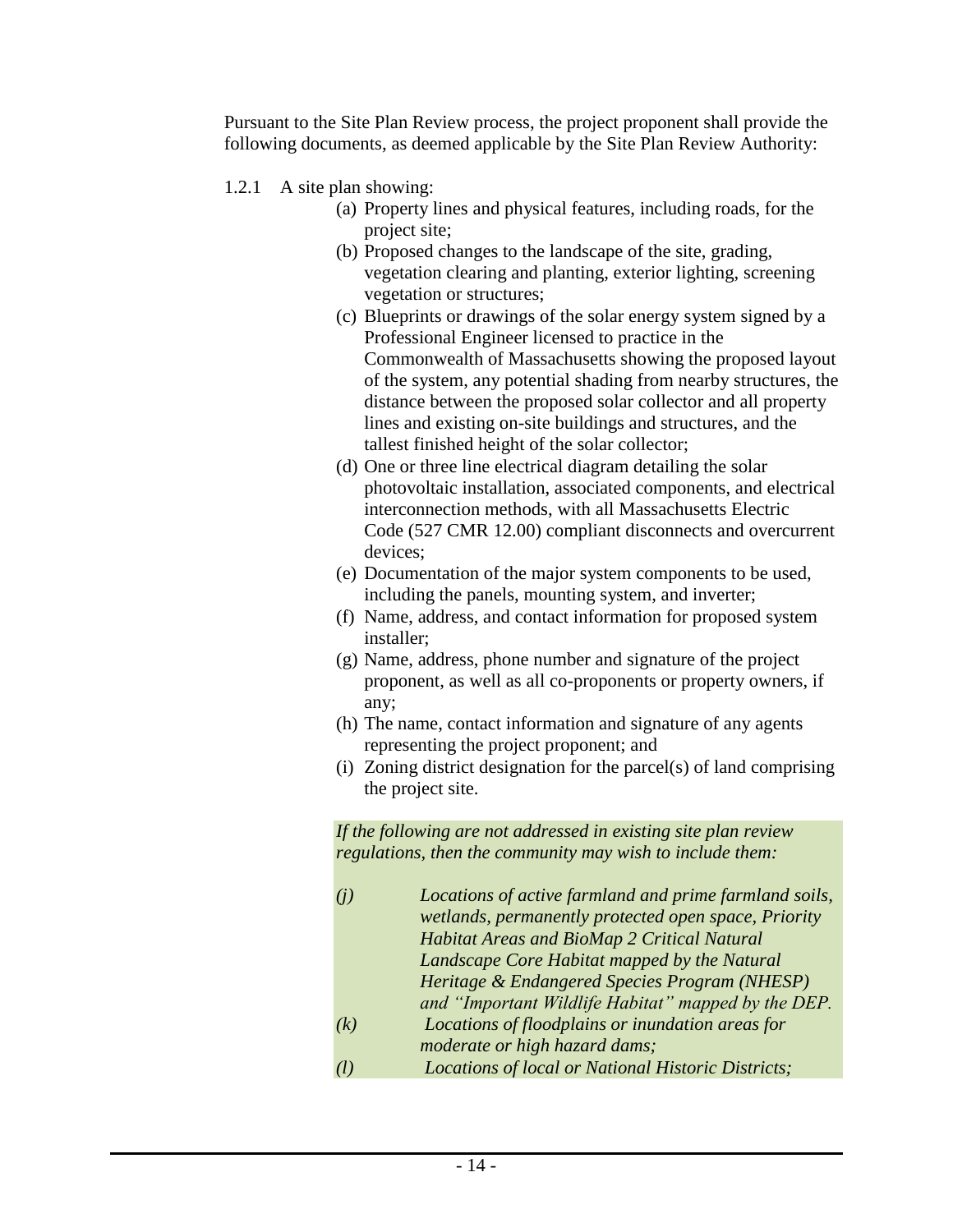- 1.2.2 Documentation of actual or prospective access and control of the project site (see also Section 1.3.1.1);
- 1.2.3 An operation and maintenance plan (see also Section 1.3.1.2);
- 1.2.4 Proof of liability insurance; and
- 1.2.5 A public outreach plan, including a project development timeline, which indicates how the project proponent will meet the required Site Plan Review notification procedures and otherwise inform abutters and the community.

*Commentary: Provision 1.2.6 above should reference the municipality's existing Site Plan Review public and/or abutter notification procedures if applicable. For example, a community may require projects that are subject to Site Plan Review to notify all property owners within 100 feet of the project site.*

- 1.3 Site Plan Review Design and Operation Standards
	- 1.3.1 Standards for large-scale ground-mounted solar energy systems
		- 1.3.1.1 Site Control The project proponent shall submit documentation of actual or prospective access and control of the project site sufficient to allow for construction and operation of the proposed solar energy system.
		- 1.3.1.2 Operation & Maintenance Plan The project proponent shall submit a plan for the operation and maintenance of the large-scale ground-mounted solar energy system, which shall include measures for maintaining safe access to the installation, stormwater controls, as well as general procedures for operational maintenance of the installation.
		- 1.3.1.3 Utility Notification No grid-intertie photovoltaic system shall be installed until evidence has been given to the Site Plan Review Authority that the owner has submitted notification to the utility company of the customer's intent to install an interconnected customer-owned generator. Off-grid systems are exempt from this requirement.
		- 1.3.1.4 Lighting Lighting of large-scale ground-mounted solar energy systems shall be consistent with local, state and federal law. Lighting of other parts of the installation, such as appurtenant structures, shall be limited to that required for safety and operational purposes, and shall be reasonably shielded from abutting properties. Where feasible, lighting of the solar energy system shall be directed downward and shall incorporate full cutoff fixtures to reduce light pollution.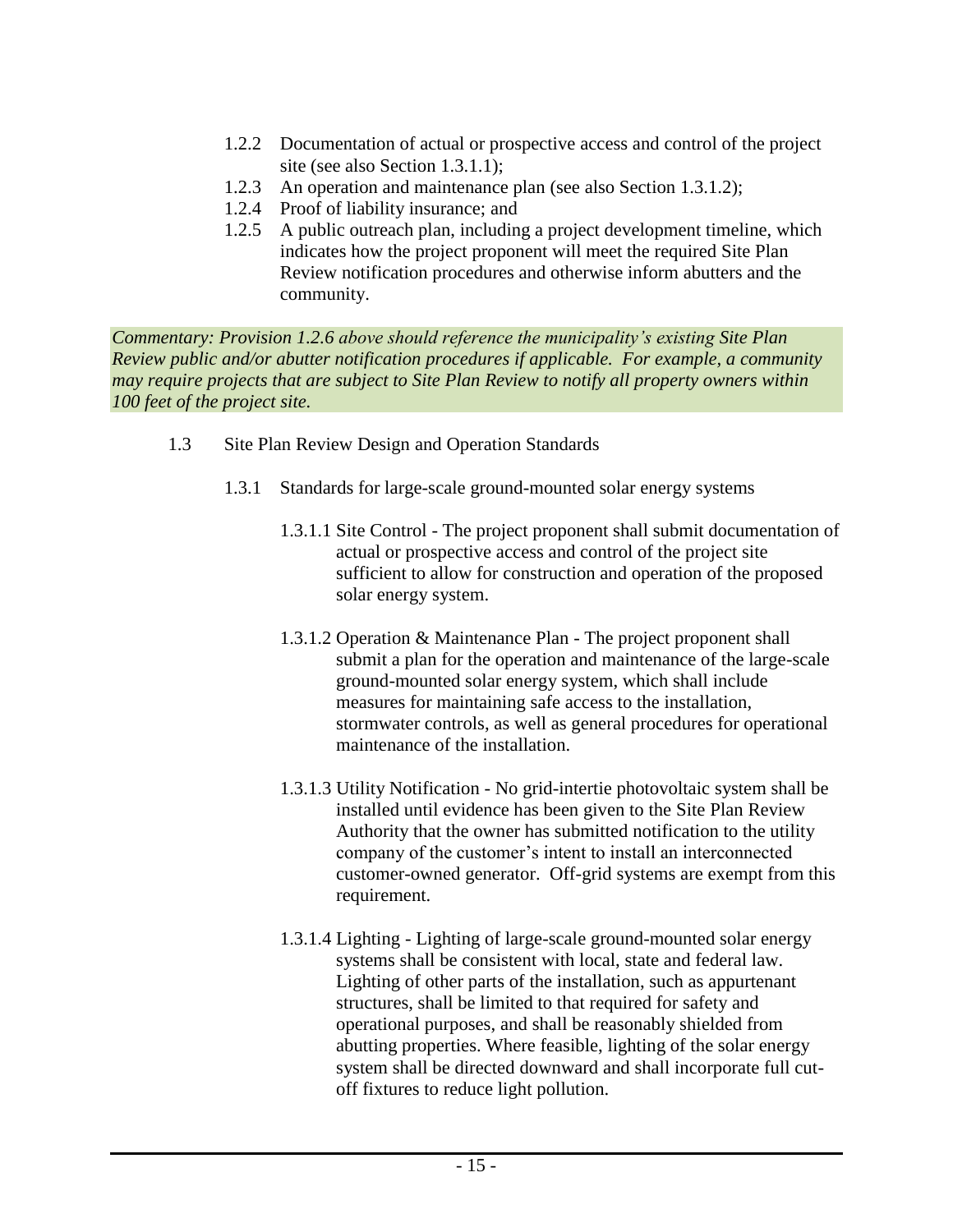- 1.3.1.5 Signage Signs on large-scale ground-mounted solar energy systems shall comply with a municipality's sign bylaw/ordinance. A sign consistent with a municipality's sign bylaw/ordinance shall be required to identify the owner and provide a 24-hour emergency contact phone number. Solar energy systems shall not be used for displaying any advertising except for reasonable identification of the manufacturer or operator of the solar energy system.
- 1.3.1.6 Utility Connections Reasonable efforts, as determined by the Site Plan Review Authority, shall be made to place all utility connections from the solar photovoltaic installation underground, depending on appropriate soil conditions, shape, and topography of the site and any requirements of the utility provider. Electrical transformers for utility interconnections may be above ground if required by the utility provider.
- 1.3.1.7 Emergency Services The large-scale ground-mounted solar energy system owner or operator shall provide a copy of the project summary, electrical schematic, and site plan to the local fire chief. Upon request the owner or operator shall cooperate with local emergency services in developing an emergency response plan. All means of shutting down the solar energy system shall be clearly marked. The owner or operator shall identify a responsible person for public inquiries throughout the life of the installation.

*Commentary: With regard to issues of access and safety, communities looking to adopt zoning for large-scale solar energy facilities should be aware of any unique local requirements that could apply.* 

- 1.3.1.8 Land Clearing, Soil Erosion and Habitat Impacts Clearing of natural vegetation shall be limited to what is necessary for the construction, operation and maintenance of solar energy system or otherwise prescribed by applicable laws, regulations, and bylaws/ordinances.
- 1.3.2 Monitoring and Maintenance
	- 1.3.2.1 Solar Energy System Installation Conditions The large-scale ground-mounted solar energy system owner or operator shall maintain the facility in good condition. Maintenance shall include, but not be limited to, painting, structural repairs, and integrity of security measures. Site access shall be maintained to a level acceptable to the local Fire Chief, Emergency Management Director, and Emergency Medical Services. The owner or operator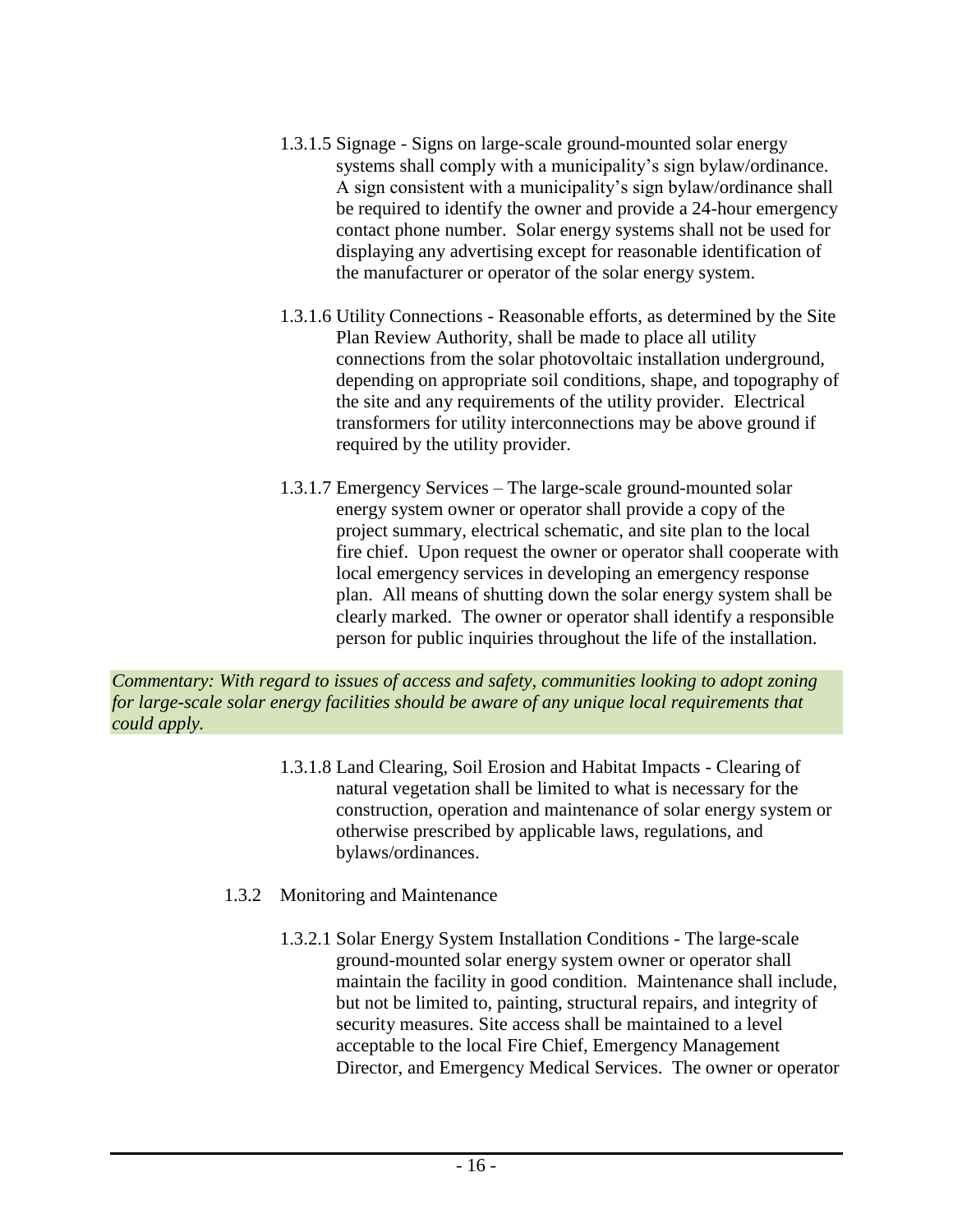shall be responsible for the cost of maintaining the solar energy system and any access road(s), unless accepted as a public way.

- 1.3.2.2 Modifications All material modifications to a large-scale groundmounted solar energy system made after issuance of the required building permit shall require approval by the Site Plan Review Authority.
- 1.3.3 Abandonment or Decommissioning
	- 1.3.3.1 Removal Requirements

Any large-scale ground-mounted solar energy system which has reached the end of its useful life or has been abandoned consistent with Section 1.3.3.2 of this bylaw/ordinance shall be removed. The owner or operator shall physically remove the installation no more than 150 days after the date of discontinued operations. The owner or operator shall notify the Site Plan Review Authority by certified mail of the proposed date of discontinued operations and plans for removal. Decommissioning shall consist of:

- (a) Physical removal of all solar energy systems, structures, equipment, security barriers and transmission lines from the site.
- (b) Disposal of all solid and hazardous waste in accordance with local, state, and federal waste disposal regulations.
- (c) Stabilization or re-vegetation of the site as necessary to minimize erosion. The Site Plan Review Authority may allow the owner or operator to leave landscaping or designated below-grade foundations in order to minimize erosion and disruption to vegetation.

### 1.3.3.2 Abandonment

Absent notice of a proposed date of decommissioning or written notice of extenuating circumstances, the large-scale groundmounted solar energy system shall be considered abandoned when it fails to operate for more than one year without the written consent of the Site Plan Review Authority. If the owner or operator of the solar energy system fails to remove the installation in accordance with the requirements of this section within 150 days of abandonment or the proposed date of decommissioning, the town retains the right, after the receipt of an appropriate court order, to enter and remove an abandoned, hazardous, or decommissioned large-scale ground-mounted solar energy system. As a condition of Site Plan approval, the applicant and landowner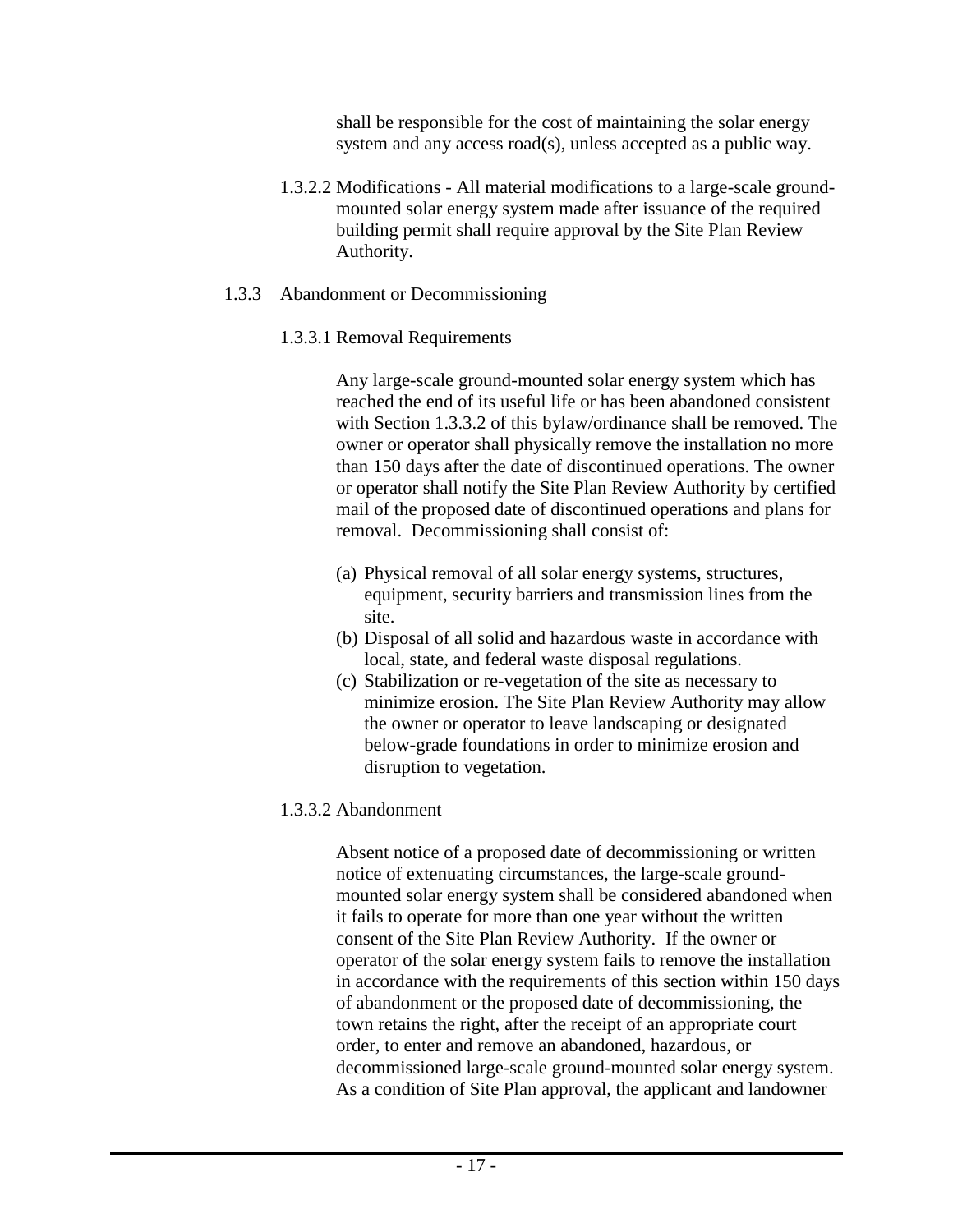shall agree to allow entry to remove an abandoned or decommissioned installation.

*Commentary: Recognizing that other remedies, such as a tax lien, are available to communities in the event an abandoned facility is legitimately putting public safety at risk this model zoning does not require the provision of surety to cover the cost of removal in the event the municipality must remove the installation and remediate the landscape. Communities can, however, require surety in circumstances where a valid planning purpose for doing so exists.* 

*Commentary: As drafted, this model zoning does not require large-scale ground mounted solar energy systems to be fenced, but this is something communities will want to consider. Regardless, many project proponents will find fencing prudent.* 

Example 3 (Site Plan Review provisions for roof-mounted and small-scale ground-mounted solar energy systems as part of a larger project that triggers Site Plan Review):

- 1.0 Site Plan Review
	- 1.1 Site Plan Document Requirements
		- 1.1.1 Requirements for Roof-Mounted and Small-Scale Ground-Mounted Solar Energy Systems - Where these solar energy systems may be accessory to a use allowed through Site Plan Review, the Site Plan Review shall include review of their adequacy, location, arrangement, size, design, and general site compatibility.
			- 1.1.1.1 Roof-Mounted Solar Energy Systems For all roof-mounted systems, the applicant shall provide:
				- (a) The shortest distance between the solar collector and all edges of the roof.
				- (b) The distance between the solar collector and any other existing rooftop features such as chimneys, spires, access points, etc.
				- (c) The height of the solar collector both from finished grade and, where applicable, from the finished surface of the roof.
			- 1.1.1.2 Small-Scale Ground-Mounted Solar Energy Systems For all ground-mounted systems, the applicant shall provide:
				- (a) The distance between the proposed solar collector and all property lines and existing on-site buildings and structures.
				- (b) The tallest finished height of the solar collector.
				- (c) Proposed changes to the landscape of the site, grading, vegetation clearing and planting, exterior lighting, screening vegetation or structures.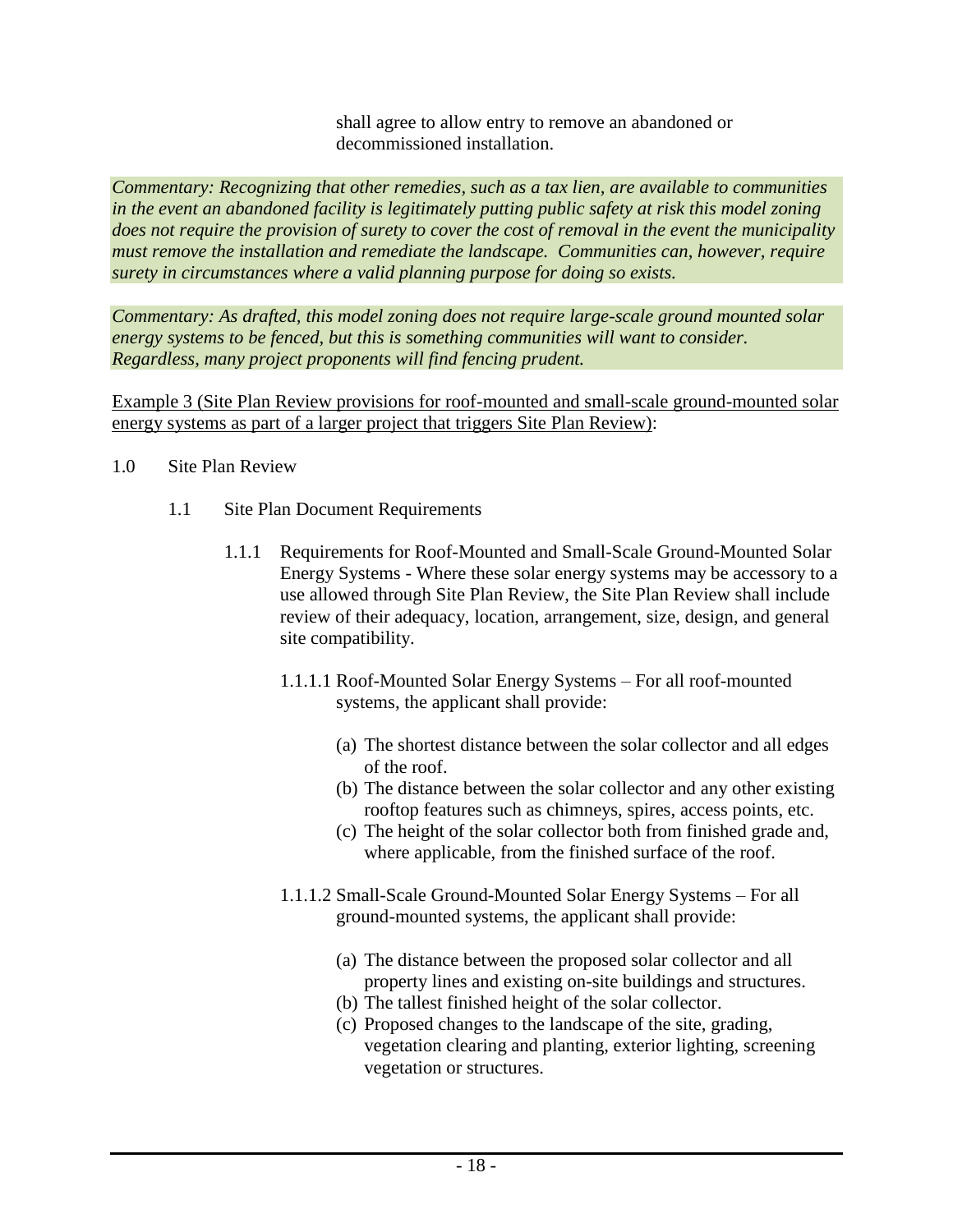- 1.1.1.3 System Components The Plan must include documentation of the major system components to be used, for example the panels, mounting system, and inverter.
- 1.1.1.4 Installer Details The Plan must include the name, address, and contact information for proposed system installer.
- 1.2 Site Plan Review Design Standards
	- 1.2.1 Standards for roof-mounted and small-scale ground-mounted solar energy systems
		- 1.2.1.1 Utility Notification No grid-intertie photovoltaic system shall be installed until evidence has been given to the Site Plan Review Authority that the owner has submitted notification to the utility company of the customer's intent to install an interconnected customer-owned generator. Off-grid systems are exempt from this requirement.
		- 1.2.1.2 Emergency Access Solar energy systems shall be located in such a manner as to ensure emergency access to the roof, provide pathways to specific areas of the roof, provide for smoke ventilation opportunities, and provide emergency egress from the roof.
			- (a) For buildings with pitched roofs, solar collectors shall be located in a manner that provides a minimum of one three-foot wide clear access pathway from the eave to the ridge on each roof slope where solar energy systems are located as well as one three-foot smoke ventilation buffer along the ridge.
			- (b) Residential rooftops that are flat shall have a minimum threefoot wide clear perimeter and commercial buildings that are flat shall have a minimum four-foot wide clear perimeter between a solar energy system and the roofline, as well as a three-foot wide clear perimeter around roof-mounted equipment such as HVAC units.
			- (c) To the extent practicable, the access pathway shall be located at a structurally strong location on the building (such as a bearing wall).

*Commentary: Building and Fire Department personnel should be involved in the development of emergency access standards, and any zoning standards that are adopted should be consistent with local building and fire codes.*

> 1.2.1.3 Safety – No roof-mounted solar energy system shall be located in a manner that would cause the shedding of ice or snow from the roof into a porch, stairwell or pedestrian travel area.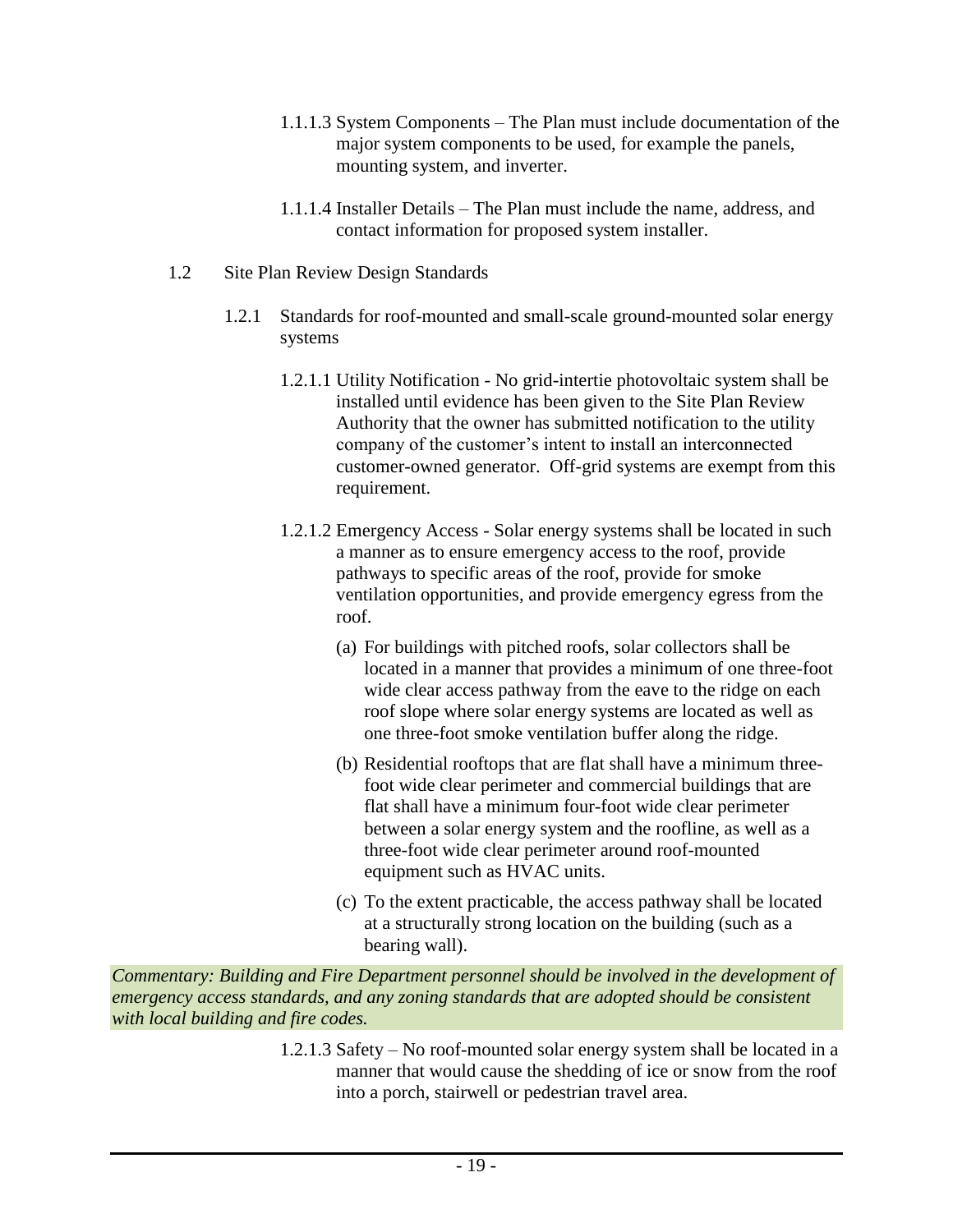## **Special Permits**

*Commentary: Special Permits are addressed in Chapter 9 of the Zoning Act, and most Massachusetts communities have regulations pertaining to them within their zoning bylaw or ordinance. Below is model language for municipalities requiring special permits for large-scale ground-mounted solar energy systems. It is intended to be adopted and implemented alongside Site Plan Review language for large-scale ground-mounted systems included as Example 2 in this model zoning. Rather than include separate special permit standards applicable specifically to large-scale ground-mounted solar energy systems, this language simply directs that a permit be issued pursuant to the already established special permit bylaw/ordinance of the community.* 

*Municipalities will, however, want to audit their special permit language, especially the approval standards, for compatibility with the siting of large-scale ground-mounted solar energy systems. Such systems should have far lower impacts than commercial or industrial uses that often require issuance of special permit, and communities should keep in mind the requirement in Chapter 40A Section 3 that any regulations pertaining to solar energy systems be reasonable.* 

- 1.0 Special Permit with Site Plan Review
	- 1.1 Special Permit Requirements
		- 1.1.1 Where required a special permit shall be issued prior to construction, installation or modification of any large-scale ground-mounted solar energy system. The special permit granting authority shall include as part of its special permit review and proceedings all the provisions and requirements of the Site Plan Review standards applicable to large-scale ground-mounted solar energy systems.

# **Pre-Existing Non-Conforming Uses and Structures**

*Commentary: Alterations, extensions and structural changes to pre-existing non-conforming uses and structures (e.g., existing buildings that do not meet the dimensional requirements of the Zoning Bylaw/Ordinance) that intensify non-conformities or result in additional nonconformities may not be allowed beyond a certain threshold or may require a Special Permit pursuant to the local Zoning Bylaw/Ordinance. It is recommended that the installation of roofmounted or small-scale ground-mounted solar energy systems associated with pre-existing nonconforming uses or structures be exempt from this requirement. An example provision is provided below. Communities not comfortable with providing this exemption to small-scale ground mounted systems due to their potential to be located on very small lots may wish to apply Site Plan Review or continue to require a Special Permit where this can be justified to protect public health, safety, or welfare. As to roof mounted systems on non-conforming properties, given the exemption afforded solar energy systems, DOER believes it would be unreasonable to disallow them or require a Special Permit even when installation would exacerbate a preexisting building height non-conformity.*